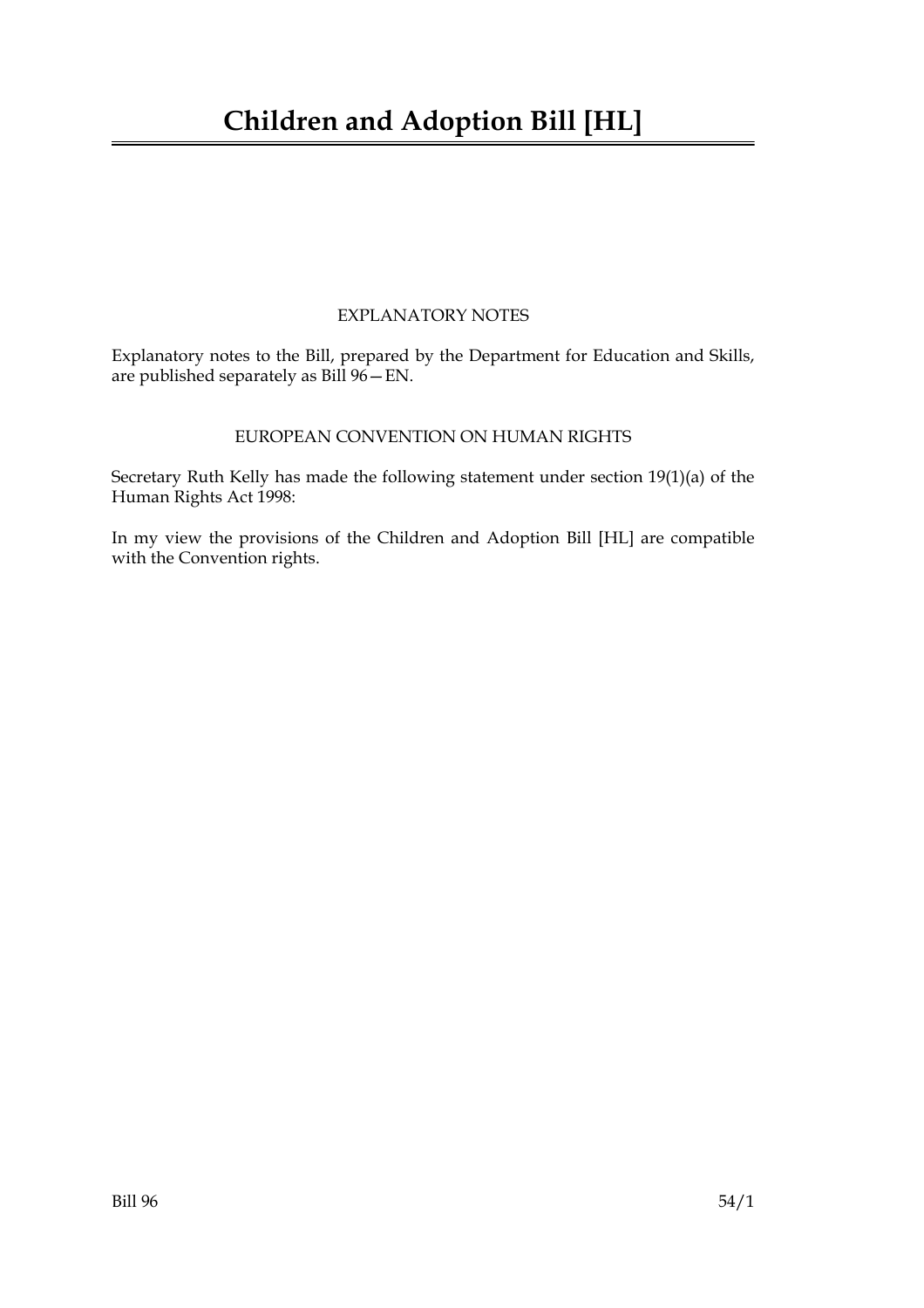# **Children and Adoption Bill [HL]**

# **CONTENTS**

## **PART 1**

## ORDERS WITH RESPECT TO CHILDREN IN FAMILY PROCEEDINGS

## *Contact with children*

- 1 Contact activity directions and conditions
- 2 Monitoring contact
- 3 Contact orders: warning notices
- 4 Enforcement orders
- 5 Compensation for financial loss

## *Family assistance orders*

6 Provision as to family assistance orders

*Risk assessments*

7 Risk assessments

*Transitional provision*

8 Transitional provision

## **PART 2**

#### ADOPTIONS WITH A FOREIGN ELEMENT

- 9 Declaration of special restrictions on adoptions from abroad
- 10 Review
- 11 The special restrictions
- 12 Imposition of extra conditions in certain cases
- 13 Power to charge
- 14 Other amendments relating to adoptions from abroad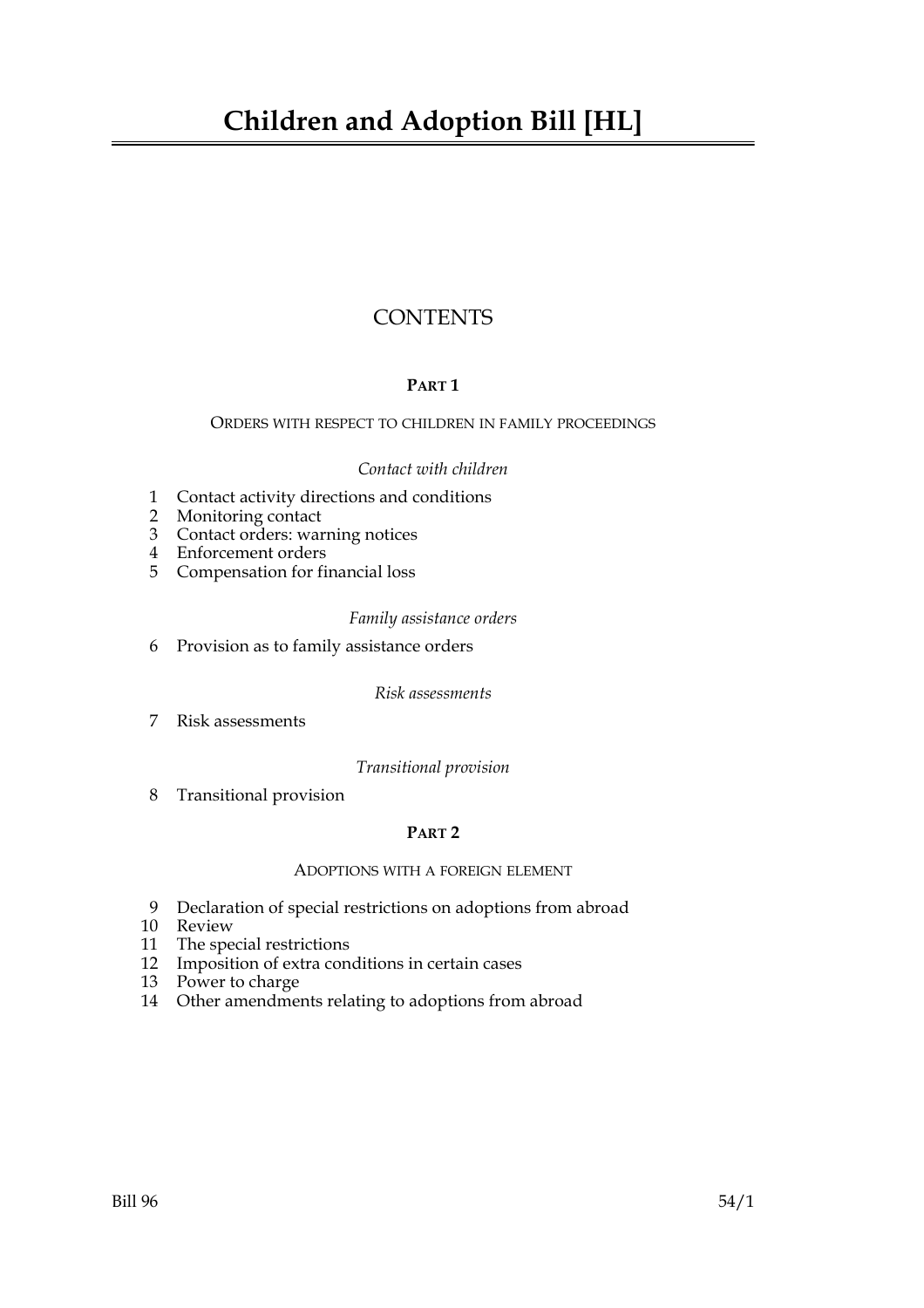## **PART 3**

## MISCELLANEOUS AND FINAL

*Miscellaneous provisions*

15 Minor and consequential amendments and repeals

## *Final provisions*

16 Regulations and orders

17 Short title, commencement and extent

Schedule 1 — Enforcement orders

Part 1 – Unpaid work requirement

Part 2 — Revocation, amendment or breach of enforcement order

Schedule 2 — Minor and consequential amendments

Schedule 3 — Repeals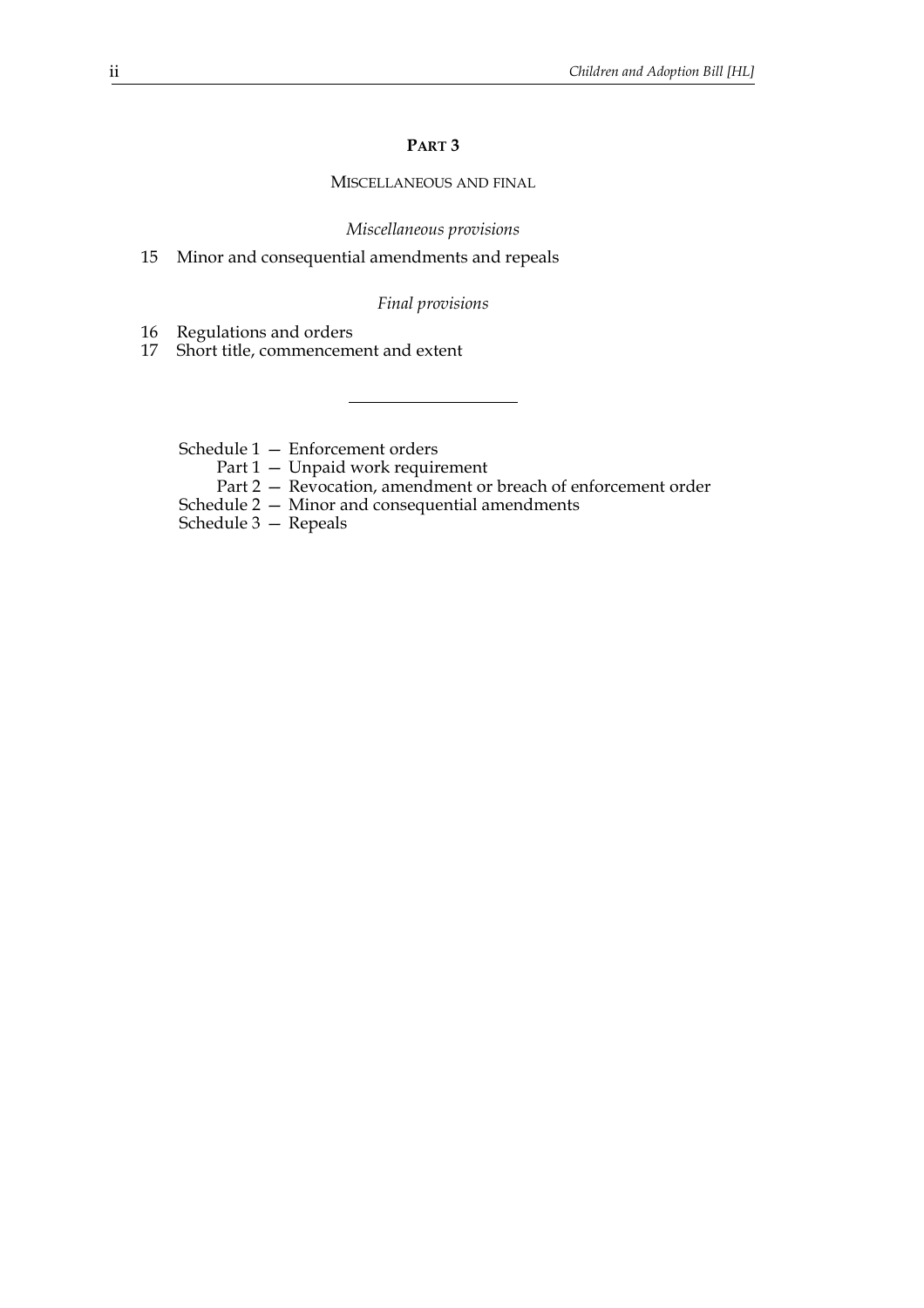## **[NOTE: The words marked in bold type were inserted by the Lords to avoid questions of privilege.]**

# A **BILL** TO

Make provision as regards contact with children; to make provision as regards family assistance orders; to make provision about risk assessments; to make provision as regards adoptions with a foreign element; and for connected purposes.

E IT ENACTED by the Queen's most Excellent Majesty, by and with the advice and consent of the Lords Spiritual and Temporal, and Commons, in this present **B** E IT ENACTED by the Queen's most Excellent Majesty, by and with consent of the Lords Spiritual and Temporal, and Commons, Parliament assembled, and by the authority of the same, as follows:  $-$ 

## **PART 1**

## ORDERS WITH RESPECT TO CHILDREN IN FAMILY PROCEEDINGS

## *Contact with children*

## **1 Contact activity directions and conditions**

After section 11 of the Children Act 1989 (c. 41) insert—

## **"11A Contact activity directions**

- (1) This section applies in proceedings in which the court is considering whether to make provision about contact with a child by making —
	- (a) a contact order with respect to the child, or
	- (b) an order varying or discharging a contact order with respect to the child. *10*
- (2) The court may make a contact activity direction in connection with that provision about contact.
- (3) A contact activity direction is a direction requiring an individual who is a party to the proceedings to take part in an activity that promotes contact with the child concerned.
- (4) The direction is to specify the activity and the person providing the activity.

*5*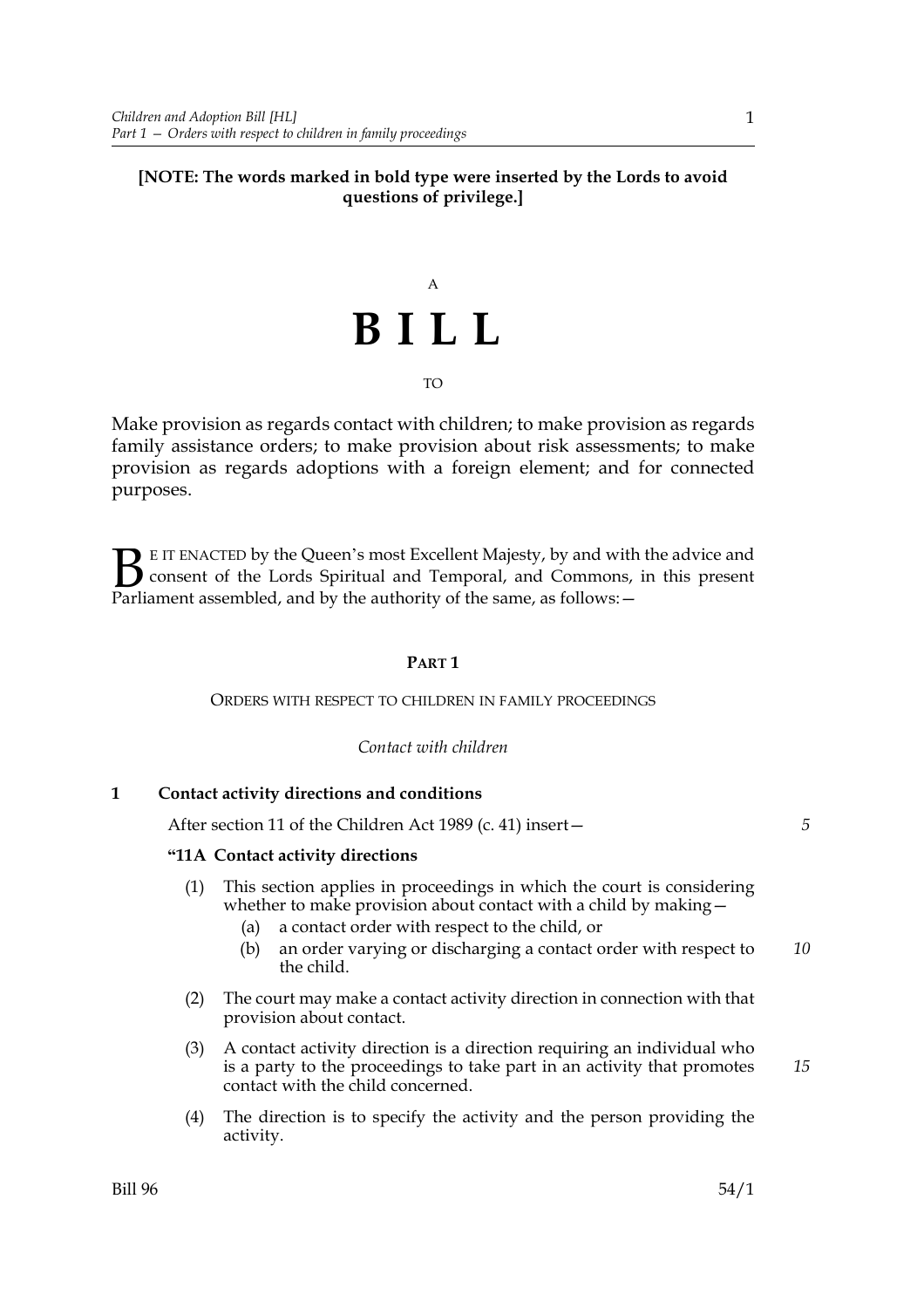- (a) programmes, classes and counselling or guidance sessions of a kind that—
	- (i) may assist a person as regards establishing, maintaining or improving contact with a child;
	- (ii) may, by addressing a person's violent behaviour, enable or facilitate contact with a child;
- (b) sessions in which information or advice is given as regards making or operating arrangements for contact with a child, including making arrangements by means of mediation.

## (6) No individual may be required by a contact activity direction—

- (a) to undergo medical or psychiatric examination, assessment or treatment;
- (b) to take part in mediation.

## (7) A court may not on the same occasion—

- (a) make a contact activity direction, and
- (b) dispose finally of the proceedings as they relate to contact with the child concerned.
- (8) Subsection (2) has effect subject to the restrictions in sections 11B and 11E.
- (9) In considering whether to make a contact activity direction, the welfare of the child concerned is to be the court's paramount consideration.

## **11B Contact activity directions: further provision**

- (1) A court may not make a contact activity direction in any proceedings unless there is a dispute as regards the provision about contact that the court is considering whether to make in the proceedings. *25*
- (2) A court may not make a contact activity direction requiring an individual who is a child to take part in an activity unless the individual is a parent of the child in relation to whom the court is considering provision about contact.
- (3) A court may not make a contact activity direction in connection with the making, variation or discharge of a contact order, if the contact order is, or would if made be, an excepted order.
- (4) A contact order with respect to a child is an excepted order if—
	- (a) it is made in proceedings that include proceedings on an application for a relevant adoption order in respect of the child; or *35*
	- (b) it makes provision as regards contact between the child and a person who would be a parent or relative of the child but for the child's adoption by an order falling within subsection (5).

## (5) An order falls within this subsection if it is  $-$

- (a) a relevant adoption order;
- (b) an adoption order, within the meaning of section 72(1) of the Adoption Act 1976, other than an order made by virtue of section 14 of that Act on the application of a married couple one of whom is the mother or the father of the child;

*20*

*5*

*10*

*15*

*30*

*40*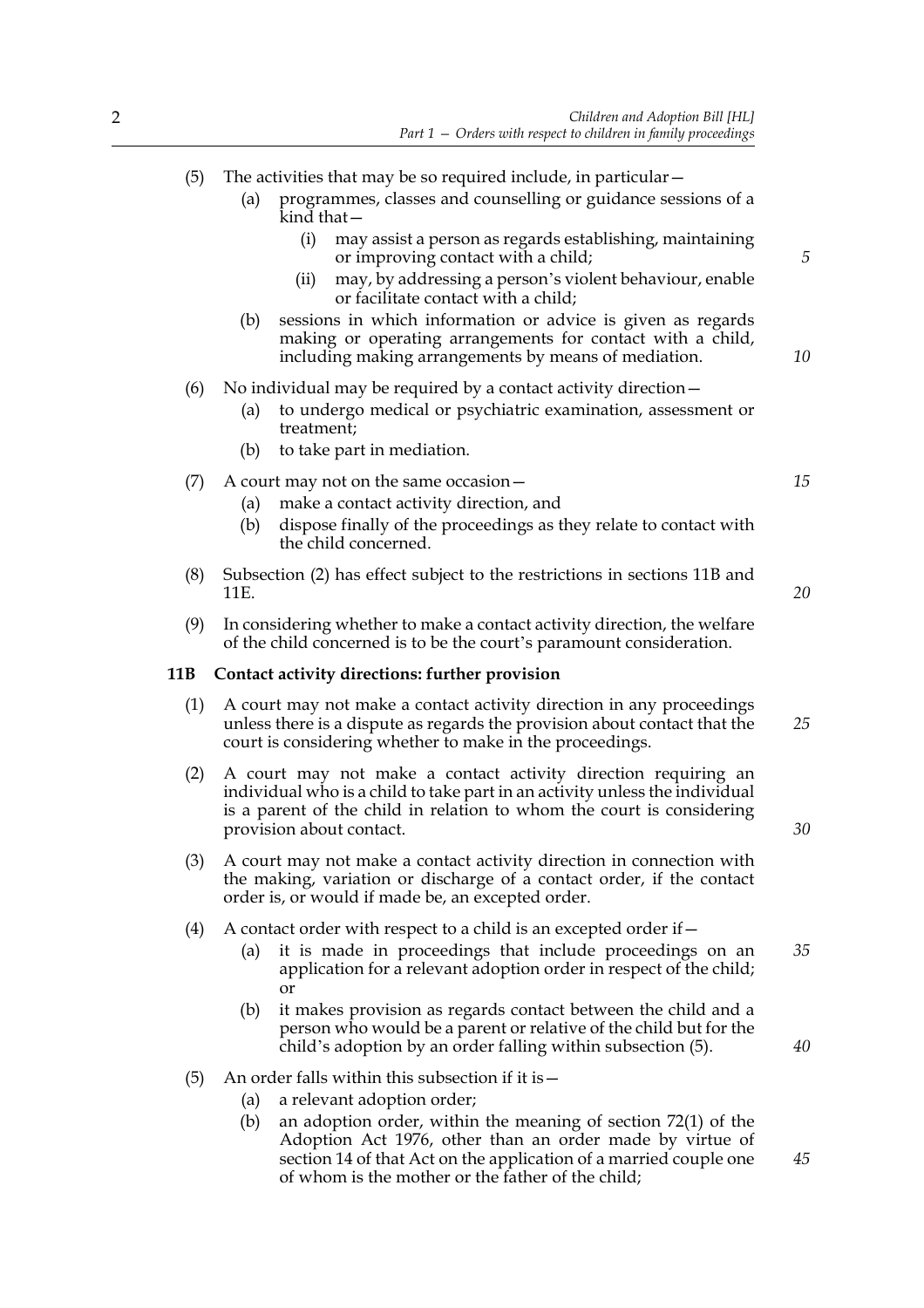- (c) a Scottish adoption order, within the meaning of the Adoption and Children Act 2002, other than an order made
	- by virtue of section 14 of the Adoption (Scotland) Act 1978 on the application of a married couple one of whom is the mother or the father of the child, or
	- (ii) by virtue of section 15(1)(aa) of that Act; or
- (d) a Northern Irish adoption order, within the meaning of the Adoption and Children Act 2002, other than an order made by virtue of Article 14 of the Adoption (Northern Ireland) Order 1987 on the application of a married couple one of whom is the mother or the father of the child.
- (6) A relevant adoption order is an adoption order, within the meaning of section 46(1) of the Adoption and Children Act 2002, other than an order made—
	- (a) on an application under section 50 of that Act by a couple (within the meaning of that Act) one of whom is the mother or the father of the person to be adopted, or
	- (b) on an application under section 51(2) of that Act.
- (7) A court may not make a contact activity direction in relation to an individual unless the individual is habitually resident in England and Wales; and a direction ceases to have effect if the individual subject to the direction ceases to be habitually resident in England and Wales. *20*

## **11C Contact activity conditions**

- (1) This section applies if in any family proceedings the court makes—
	- (a) a contact order with respect to a child, or
	- (b) an order varying a contact order with respect to a child.
- (2) The contact order may impose, or the contact order may be varied so as to impose, a condition (a "contact activity condition") requiring an individual falling within subsection (3) to take part in an activity that promotes contact with the child concerned.
- (3) An individual falls within this subsection if he is—
	- (a) for the purposes of the contact order so made or varied, the person with whom the child concerned lives or is to live;
	- (b) the person whose contact with the child concerned is provided for in that order; or
	- (c) a person upon whom that order imposes a condition under section  $11(7)(b)$ .
- (4) The condition is to specify the activity and the person providing the activity.
- (5) Section 11A(5) and (6) have effect as regards the activities that may be required by a contact activity condition as they have effect as regards the activities that may be required by a contact activity direction. *40*
- (6) Subsection (2) has effect subject to the restrictions in sections 11D and 11E.

*5*

*10*

*15*

*25*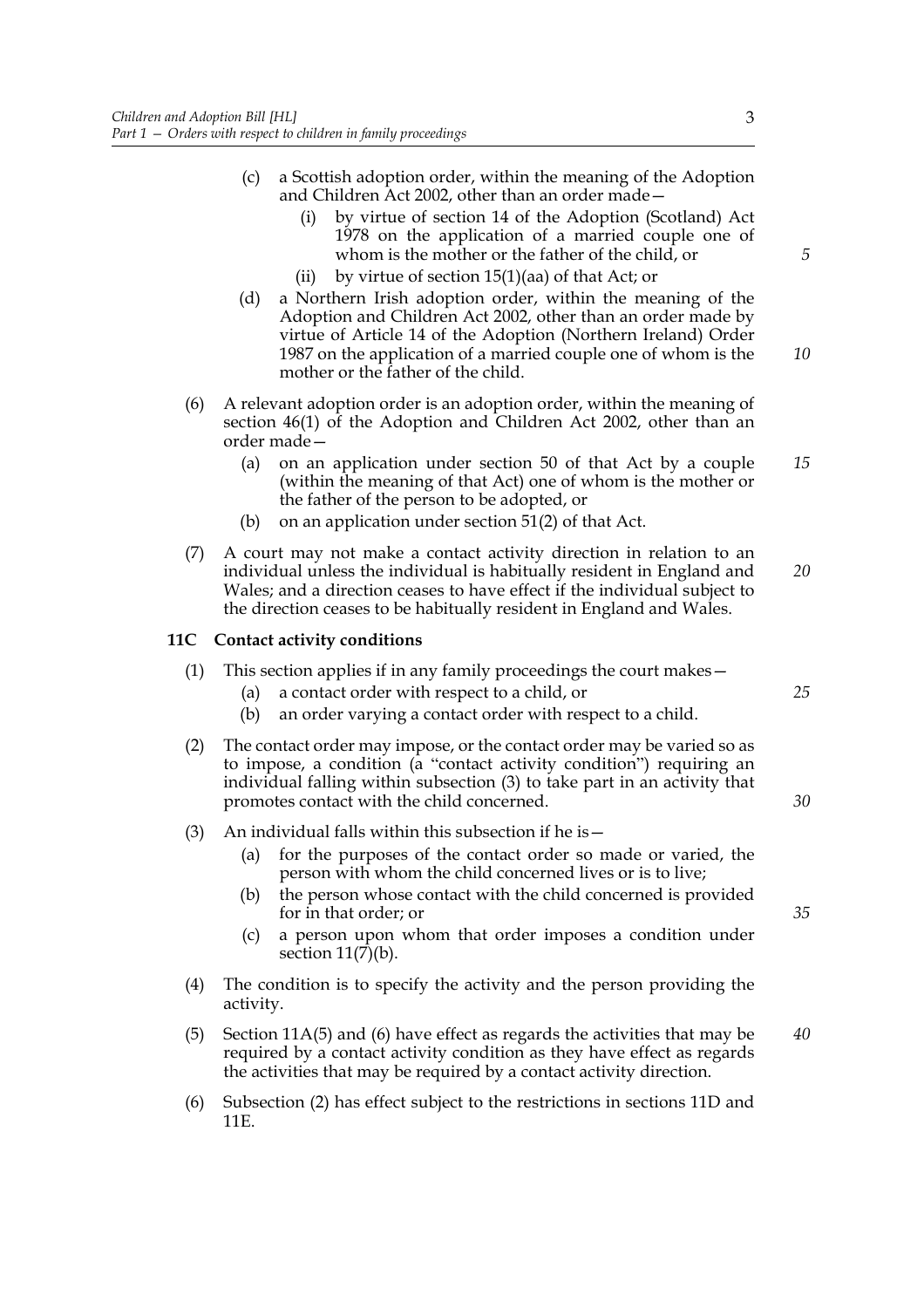## **11D Contact activity conditions: further provision**

- (1) A contact order may not impose a contact activity condition on an individual who is a child unless the individual is a parent of the child concerned.
- (2) If a contact order is an excepted order (within the meaning given by section 11B(4)), it may not impose (and it may not be varied so as to impose) a contact activity condition.
- (3) A contact order may not impose a contact activity condition on an individual unless the individual is habitually resident in England and Wales; and a condition ceases to have effect if the individual subject to the condition ceases to be habitually resident in England and Wales.

## **11E Contact activity directions and conditions: making**

- (1) Before making a contact activity direction (or imposing a contact activity condition by means of a contact order), the court must satisfy itself as to the matters falling within subsections (2) to (4).
- (2) The first matter is that the activity proposed to be specified is appropriate in the circumstances of the case.
- (3) The second matter is that the person proposed to be specified as the provider of the activity is suitable to provide the activity.
- (4) The third matter is that the activity proposed to be specified is provided in a place to which the individual who would be subject to the direction (or the condition) can reasonably be expected to travel. *20*
- (5) Before making such a direction (or such an order), the court must obtain and consider information about the individual who would be subject to the direction (or the condition) and the likely effect of the direction (or the condition) on him.
- (6) Information about the likely effect of the direction (or the condition) may, in particular, include information as to—
	- (a) any conflict with the individual's religious beliefs;
	- (b) any interference with the times (if any) at which he normally works or attends an educational establishment. *30*
- (7) The court may ask an officer of the Service or a Welsh family proceedings officer to provide the court with information as to the matters in subsections  $(2)$  to  $(5)$ ; and it shall be the duty of the officer of the Service or Welsh family proceedings officer to comply with any such request. *35*
- (8) In this section "specified" means specified in a contact activity direction (or in a contact activity condition).

## **11F Contact activity directions and conditions: financial assistance**

- (1) The Secretary of State may by regulations make provision authorising him to make payments to assist individuals falling within subsection (2) in paying relevant charges or fees. *40*
- (2) An individual falls within this subsection if he is required by a contact activity direction or condition to take part in an activity that promotes contact with a child, not being a child ordinarily resident in Wales.

*15*

*25*

*45*

*10*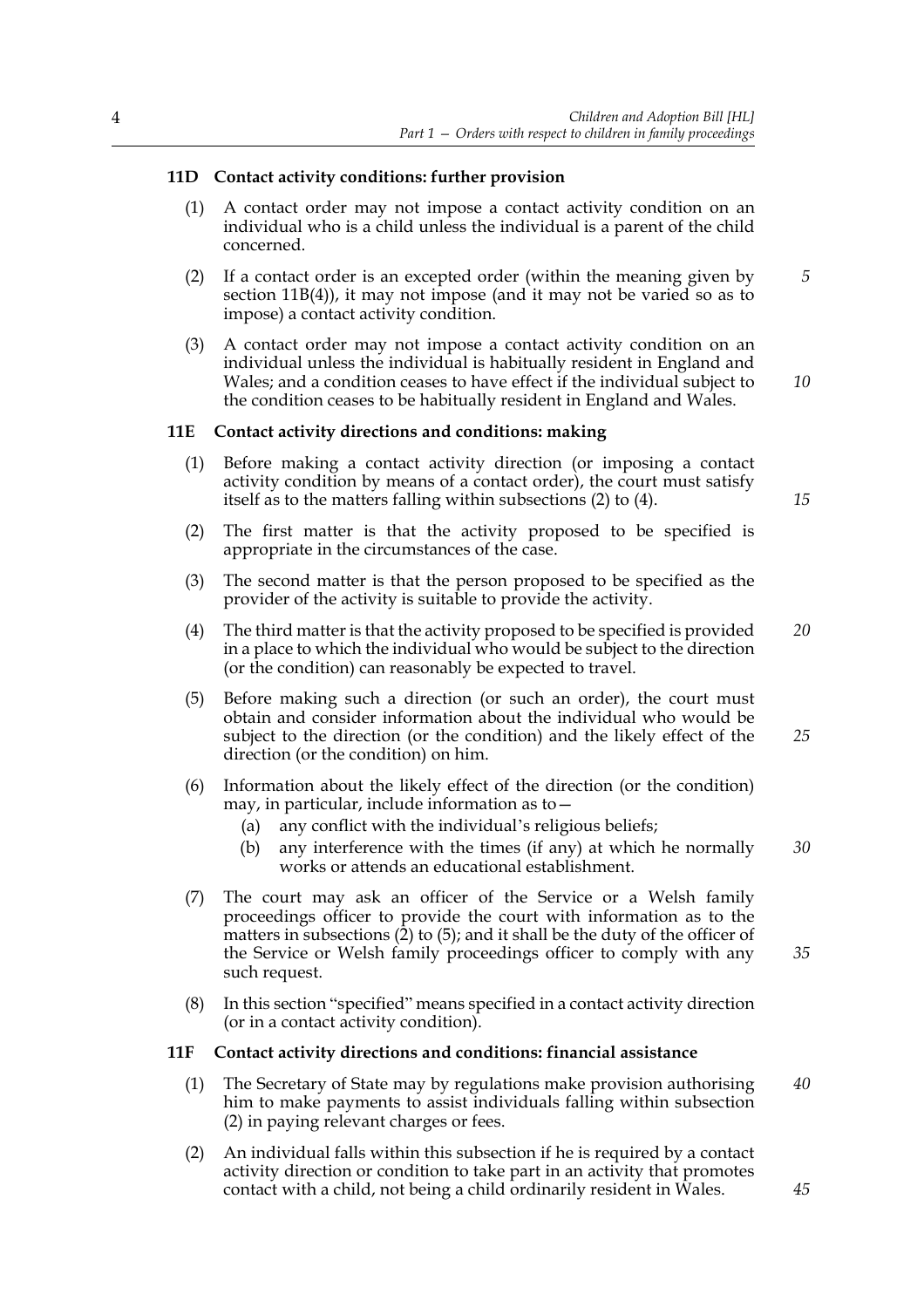- (3) The National Assembly for Wales may by regulations make provision authorising it to make payments to assist individuals falling within subsection (4) in paying relevant charges or fees.
- (4) An individual falls within this subsection if he is required by a contact activity direction or condition to take part in an activity that promotes contact with a child who is ordinarily resident in Wales.
- (5) A relevant charge or fee, in relation to an activity required by a contact activity direction or condition, is a charge or fee in respect of the activity payable to the person providing the activity.
- (6) Regulations under this section may provide that no assistance is available to an individual unless— *10*
	- (a) the individual satisfies such conditions as regards his financial resources as may be set out in the regulations;
	- (b) the activity in which the individual is required by a contact activity direction or condition to take part is provided to him in England or Wales; *15*
	- (c) where the activity in which the individual is required to take part is provided to him in England, it is provided by a person who is for the time being approved by the Secretary of State as a provider of activities required by a contact activity direction or condition; *20*
	- (d) where the activity in which the individual is required to take part is provided to him in Wales, it is provided by a person who is for the time being approved by the National Assembly for Wales as a provider of activities required by a contact activity direction or condition.
- (7) Regulations under this section may make provision—
	- (a) as to the maximum amount of assistance that may be paid to or in respect of an individual as regards an activity in which he is required by a contact activity direction or condition to take part;
	- (b) where the amount may vary according to an individual's financial resources, as to the method by which the amount is to be determined;
	- (c) authorising payments by way of assistance to be made directly to persons providing activities required by a contact activity direction or condition.

## **11G Contact activity directions and conditions: monitoring**

- (1) This section applies if in any family proceedings the court—
	- (a) makes a contact activity direction in relation to an individual, or
	- (b) makes a contact order that imposes, or varies a contact order so as to impose, a contact activity condition on an individual. *40*
- (2) The court may on making the direction (or imposing the condition by means of a contact order) ask an officer of the Service or a Welsh family proceedings officer—
	- (a) to monitor, or arrange for the monitoring of, the individual's compliance with the direction (or the condition); *45*
	- (b) to report to the court on any failure by the individual to comply with the direction (or the condition).

*5*

*25*

*30*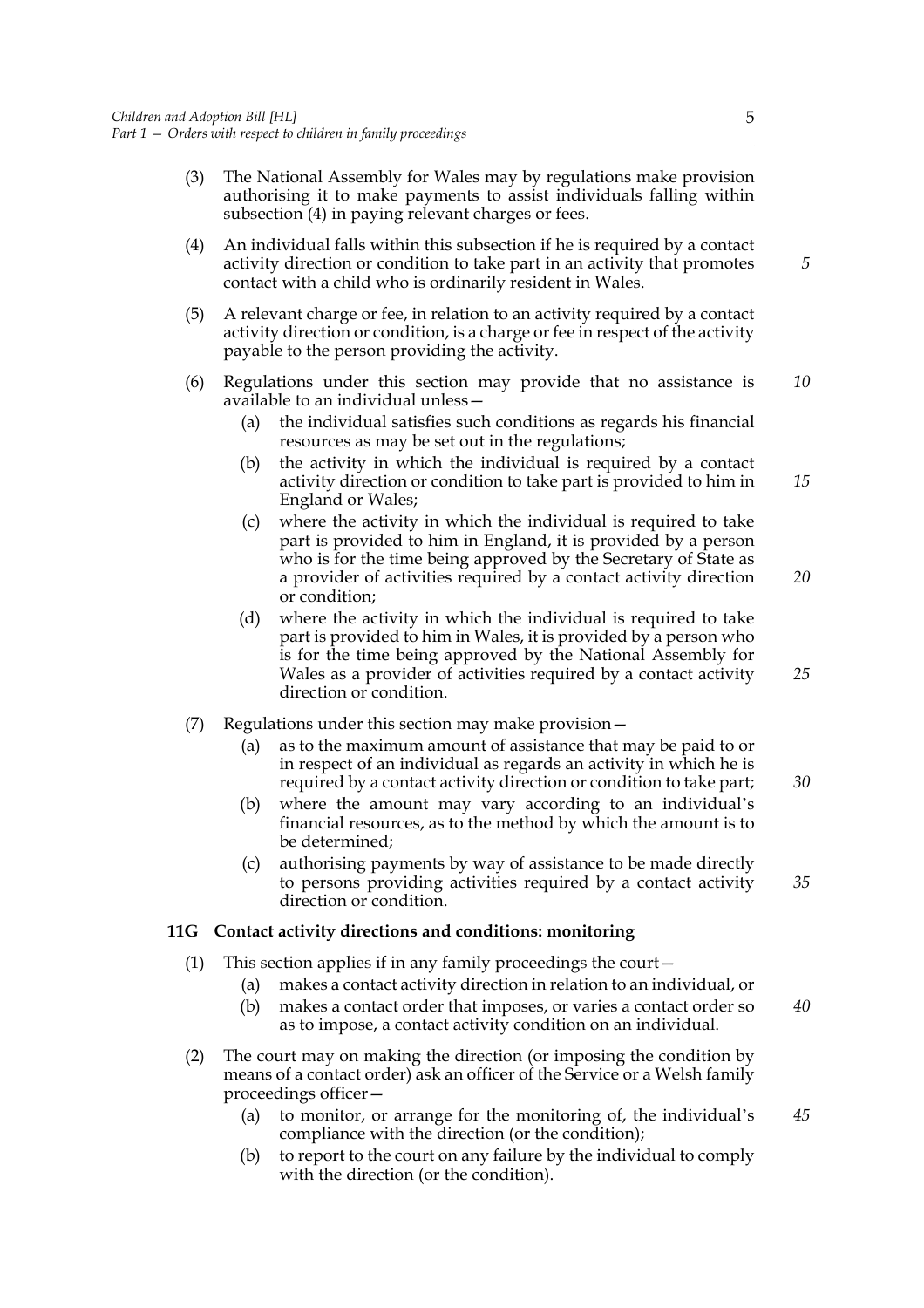(3) It shall be the duty of the officer of the Service or Welsh family proceedings officer to comply with any request under subsection (2)."

## **2 Monitoring contact**

After section 11G of the Children Act 1989 (c. 41) (as inserted by section 1) insert—

## **"11H Monitoring contact**

- (1) This section applies if in any family proceedings the court makes—
	- (a) a contact order with respect to a child in favour of a person, or (b) an order varying such a contact order.
- (2) The court may ask an officer of the Service or a Welsh family proceedings officer— *10*
	- (a) to monitor whether an individual falling within subsection (3) complies with the contact order (or the contact order as varied);
	- (b) to report to the court on such matters relating to the individual's compliance as the court may specify in the request.
- (3) An individual falls within this subsection if the contact order so made (or the contact order as so varied)—
	- (a) requires the individual to allow contact with the child concerned;
	- (b) names the individual as having contact with the child concerned; or *20*
	- (c) imposes a condition under section  $11(7)(b)$  on the individual.
- (4) If the contact order (or the contact order as varied) includes a contact activity condition, a request under subsection (2) is to be treated as relating to the provisions of the order other than the contact activity condition. *25*
- (5) The court may make a request under subsection  $(2)$  -
	- (a) on making the contact order (or the order varying the contact order), or
	- (b) at any time during the subsequent course of the proceedings as they relate to contact with the child concerned. *30*
- (6) In making a request under subsection (2), the court is to specify the period for which the officer of the Service or Welsh family proceedings officer is to monitor compliance with the order; and the period specified may not exceed twelve months.
- (7) It shall be the duty of the officer of the Service or Welsh family proceedings officer to comply with any request under subsection (2).
- (8) The court may order any individual falling within subsection (3) to take such steps as may be specified in the order with a view to enabling the officer of the Service or Welsh family proceedings officer to comply with the court's request under subsection (2).
- (9) But the court may not make an order under subsection (8) with respect to an individual who is a child unless he is a parent of the child with respect to whom the order falling within subsection (1) was made.

*15*

*5*

*40*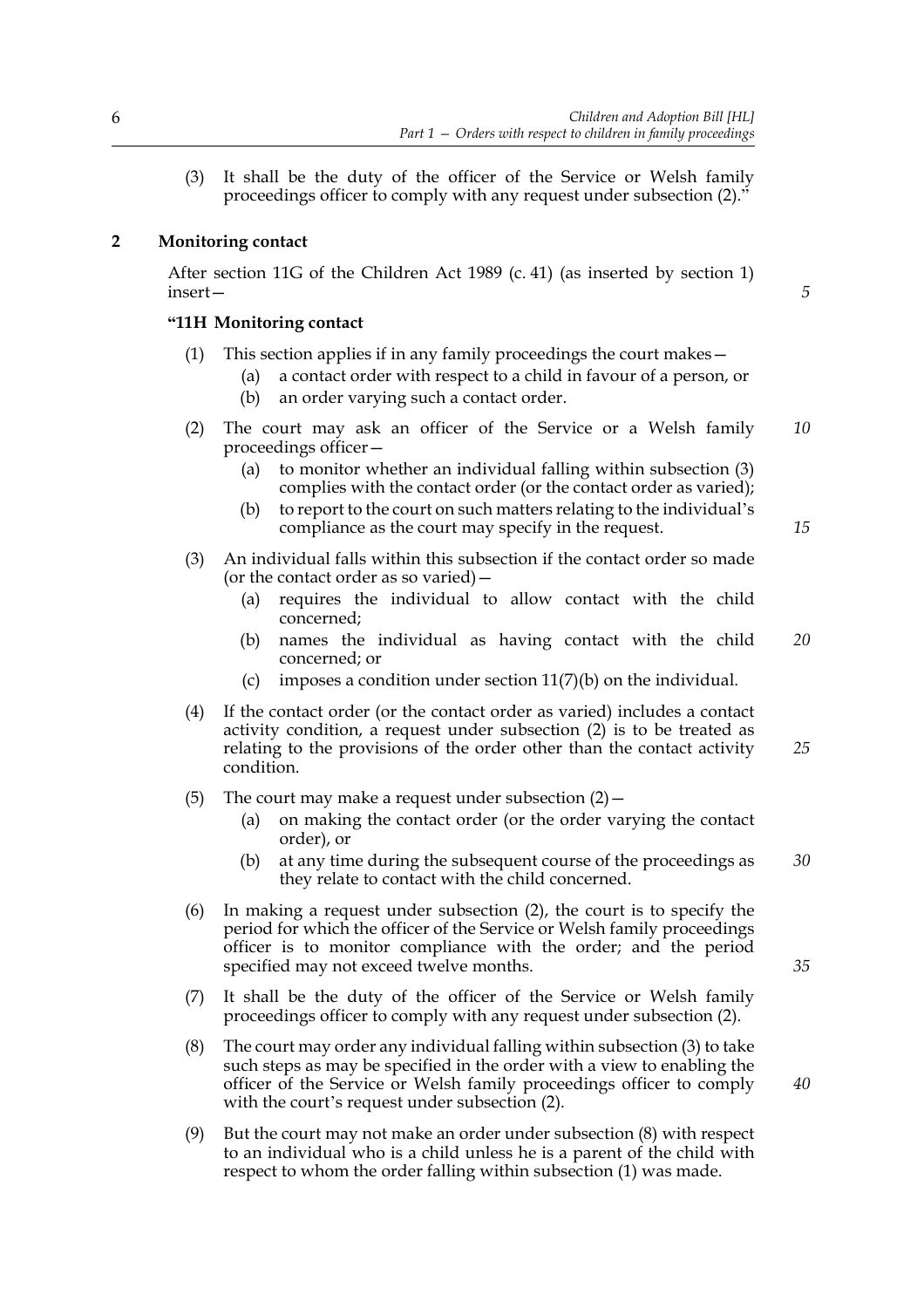(10) A court may not make a request under subsection (2) in relation to a contact order that is an excepted order (within the meaning given by section 11B(4))."

## **3 Contact orders: warning notices**

After section 11H of the Children Act 1989 (c. 41) (as inserted by section 2) insert— *5*

## **"11I Contact orders: warning notices**

Where the court makes (or varies) a contact order, it is to attach to the contact order (or the order varying the contact order) a notice warning of the consequences of failing to comply with the contact order."

*10*

## **4 Enforcement orders**

(1) After section 11I of the Children Act 1989 (as inserted by section 3) insert—

## **"11J Enforcement orders**

(1) This section applies if a contact order with respect to a child has been made.

*15*

- (2) If the court is satisfied beyond reasonable doubt that a person has failed to comply with the contact order, it may make an order (an "enforcement order") imposing on the person an unpaid work requirement.
- (3) But the court may not make an enforcement order if it is satisfied that the person had a reasonable excuse for failing to comply with the contact order. *20*
- (4) The burden of proof as to the matter mentioned in subsection (3) lies on the person claiming to have had a reasonable excuse, and the standard of proof is the balance of probabilities.
- (5) The court may make an enforcement order in relation to the contact order only on the application of—
	- (a) the person who is, for the purposes of the contact order, the person with whom the child concerned lives or is to live;
	- (b) the person whose contact with the child concerned is provided for in the contact order; *30*
	- (c) any individual subject to a condition under section 11(7)(b) or a contact activity condition imposed by the contact order; or
	- (d) the child concerned.
- (6) Where the person proposing to apply for an enforcement order in relation to a contact order is the child concerned, the child must obtain the leave of the court before making such an application. *35*
- (7) The court may grant leave to the child concerned only if it is satisfied that he has sufficient understanding to make the proposed application.
- (8) Subsection (2) has effect subject to the restrictions in sections 11K and 11L. *40*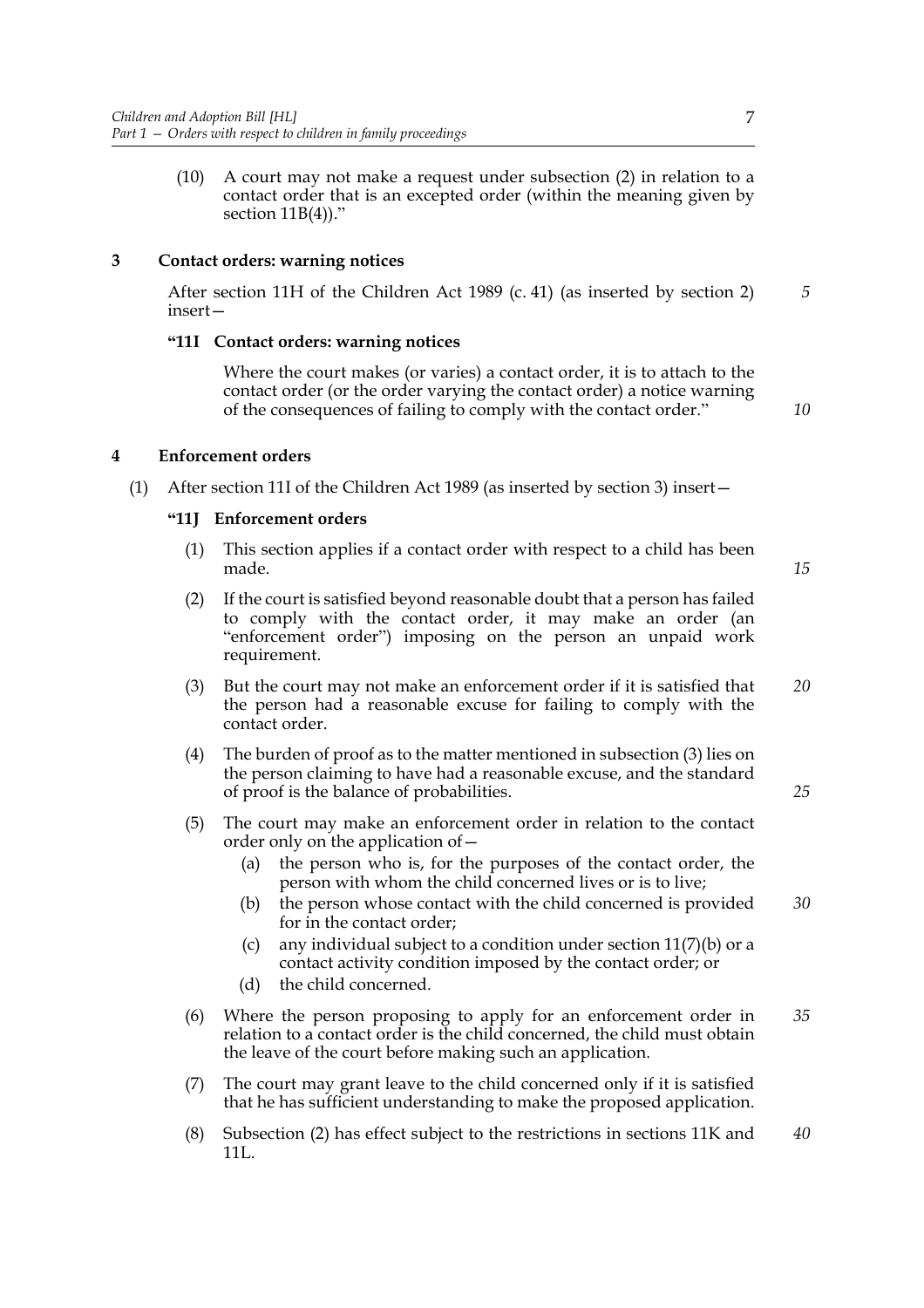- (9) The court may suspend an enforcement order for such period as it thinks fit.
- (10) Nothing in this section prevents a court from making more than one enforcement order in relation to the same person on the same occasion.
- (11) Proceedings in which any question of making an enforcement order, or any other question with respect to such an order, arises are to be regarded for the purposes of section 11(1) and (2) as proceedings in which a question arises with respect to a section 8 order. *5*
- (12) In Schedule A1—
	- (a) Part 1 makes provision as regards an unpaid work requirement; *10*
	- (b) Part 2 makes provision in relation to the revocation and amendment of enforcement orders and failure to comply with such orders.
- (13) This section is without prejudice to section 63(3) of the Magistrates' Courts Act 1980 as it applies in relation to contact orders.

#### **11K Enforcement orders: further provision**

- (1) A court may not make an enforcement order against a person in respect of a failure to comply with a contact order unless it is satisfied that before the failure occurred the person had been given (in accordance with rules of court) a copy of, or otherwise informed of the terms of—
	- (a) in the case of a failure to comply with a contact order that was varied before the failure occurred, a notice under section 11I relating to the order varying the contact order or, where more than one such order has been made, the last order preceding the failure in question;
	- (b) in any other case, a notice under section 11I relating to the contact order.
- (2) A court may not make an enforcement order against a person in respect of any failure to comply with a contact order occurring before the person attained the age of 18.
- (3) A court may not make an enforcement order against a person in respect of a failure to comply with a contact order that is an excepted order (within the meaning given by section 11B(4)).
- (4) A court may not make an enforcement order against a person unless the person is habitually resident in England and Wales; and an enforcement order ceases to have effect if the person subject to the order ceases to be habitually resident in England and Wales.

#### **11L Enforcement orders: making**

- (1) Before making an enforcement order as regards a person in breach of a contact order, the court must be satisfied that—
	- (a) making the enforcement order proposed is necessary to secure the person's compliance with the contact order or any contact order that has effect in its place;
	- (b) the likely effect on the person of the enforcement order proposed to be made is proportionate to the seriousness of the breach of the contact order.

*20*

*15*

*25*

*30*

*40*

*45*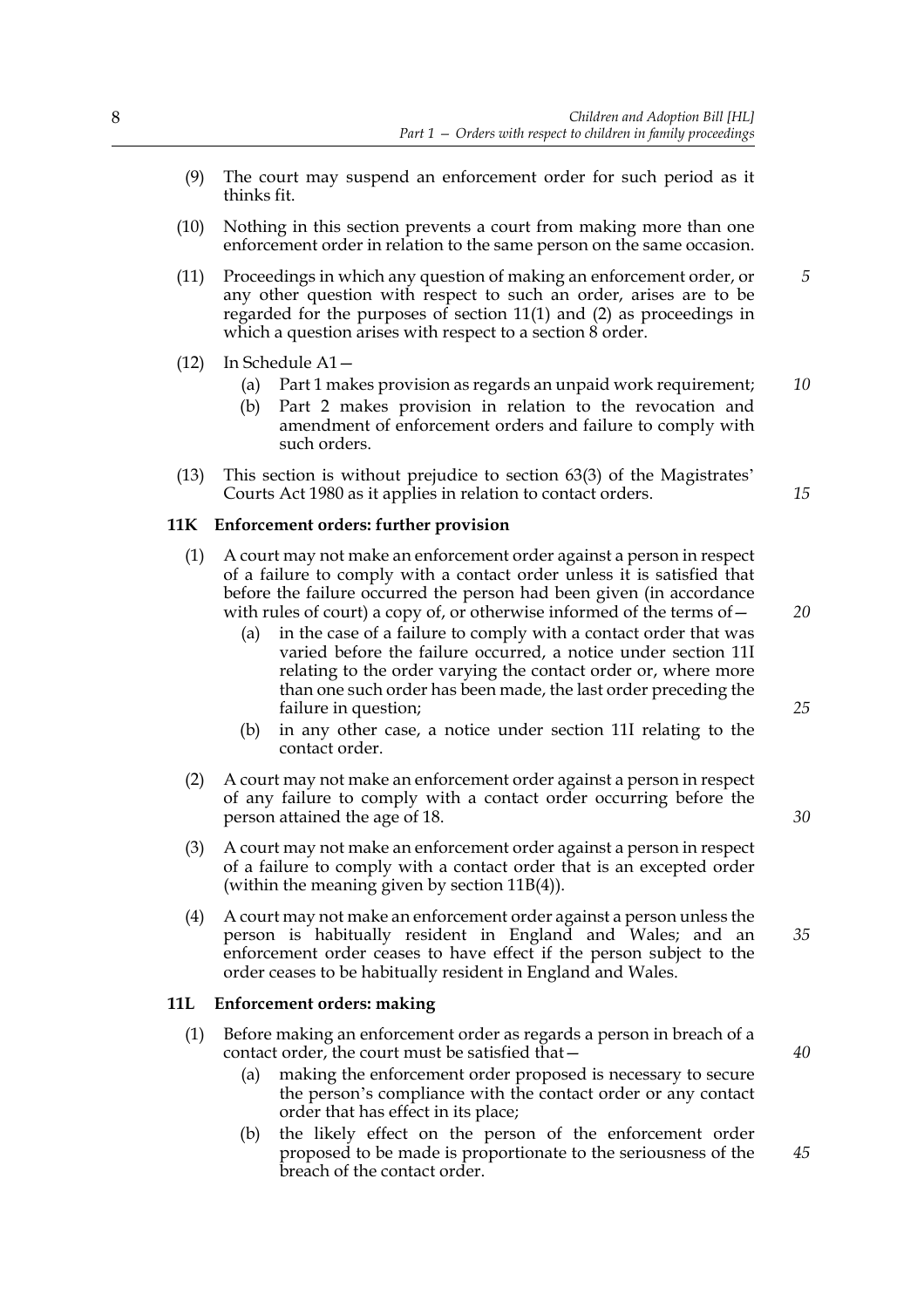- (2) Before making an enforcement order, the court must satisfy itself that provision for the person to work under an unpaid work requirement imposed by an enforcement order can be made in the local justice area in which the person in breach resides or will reside.
- (3) Before making an enforcement order as regards a person in breach of a contact order, the court must obtain and consider information about the person and the likely effect of the enforcement order on him.
- (4) Information about the likely effect of the enforcement order may, in particular, include information as to—
	- (a) any conflict with the person's religious beliefs;
	- (b) any interference with the times (if any) at which he normally works or attends an educational establishment.
- (5) A court that proposes to make an enforcement order may ask an officer of the Service or a Welsh family proceedings officer to provide the court with information as to the matters in subsections (2) and (3).
- (6) It shall be the duty of the officer of the Service or Welsh family proceedings officer to comply with any request under this section.
- (7) In making an enforcement order in relation to a contact order, a court must take into account the welfare of the child who is the subject of the contact order.

## **11M Enforcement orders: monitoring**

- (1) On making an enforcement order in relation to a person, the court is to ask an officer of the Service or a Welsh family proceedings officer—
	- (a) to monitor, or arrange for the monitoring of, the person's compliance with the unpaid work requirement imposed by the order; *25*
	- (b) to report to the court if a report under paragraph 8 of Schedule A1 is made in relation to the person;
	- (c) to report to the court on such other matters relating to the person's compliance as may be specified in the request;
	- (d) to report to the court if the person is, or becomes, unsuitable to perform work under the requirement.
- (2) It shall be the duty of the officer of the Service or Welsh family proceedings officer to comply with any request under this section.

#### **11N Enforcement orders: warning notices**

 Where the court makes an enforcement order, it is to attach to the order a notice warning of the consequences of failing to comply with the order."

(2) Schedule 1 (which contains a Schedule to be inserted before Schedule 1 to the Children Act 1989 (c. 41)) has effect.

#### **5 Compensation for financial loss**

After section 11N of the Children Act 1989 (c. 41) (as inserted by section 4)

9

*5*

*10*

*15*

*20*

*35*

*40*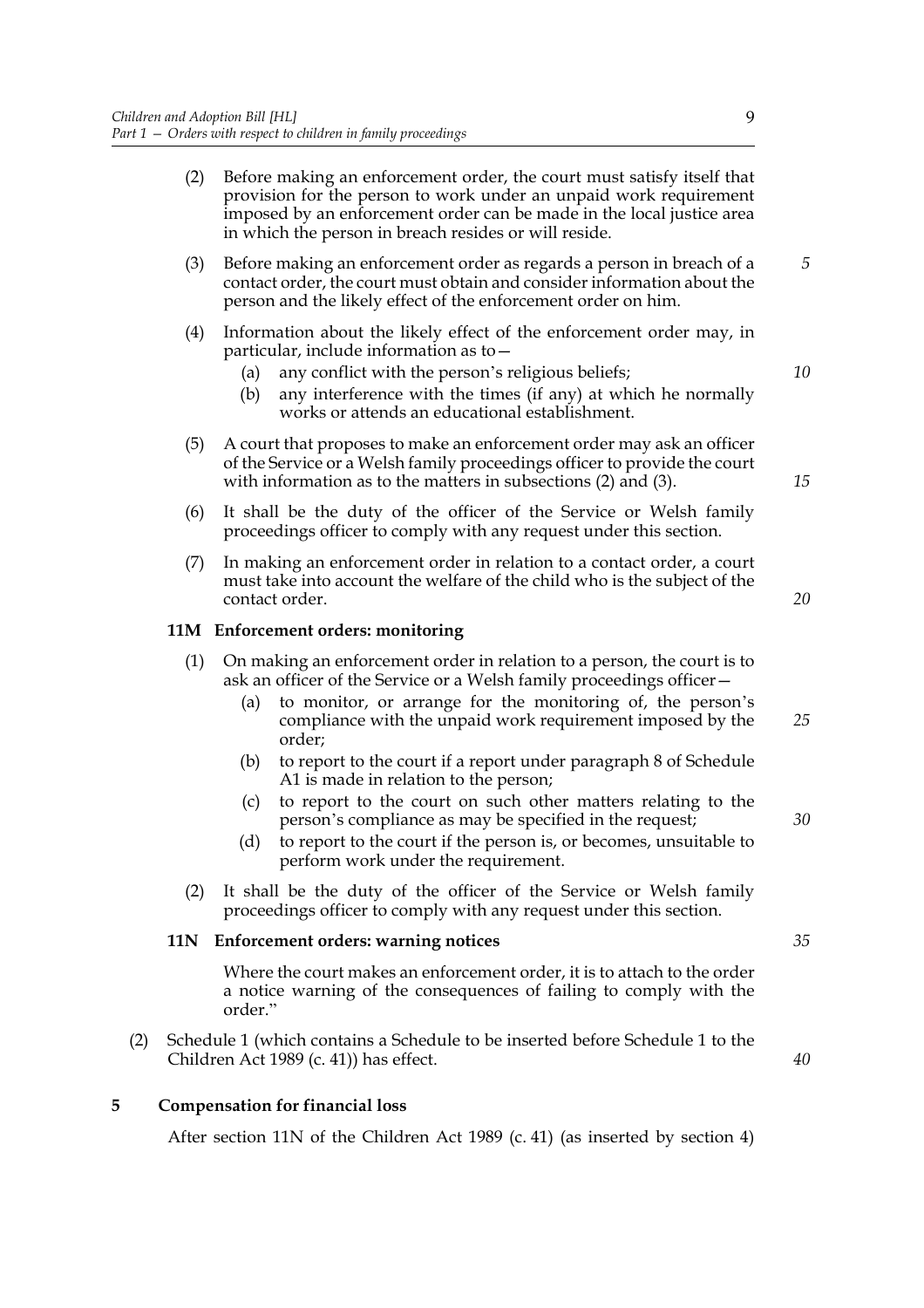#### insert—

#### **"11O Compensation for financial loss**

- (1) This section applies if a contact order with respect to a child has been made.
- (2) If the court is satisfied that—
	- (a) an individual has failed to comply with the contact order, and
	- (b) a person falling within subsection (6) has suffered financial loss by reason of the breach,

it may make an order requiring the individual in breach to pay the person compensation in respect of his financial loss.

- (3) But the court may not make an order under subsection (2) if it is satisfied that the individual in breach had a reasonable excuse for failing to comply with the contact order.
- (4) The burden of proof as to the matter mentioned in subsection (3) lies on the individual claiming to have had a reasonable excuse.
- (5) An order under subsection (2) may be made only on an application by the person who claims to have suffered financial loss.
- (6) A person falls within this subsection if he is  $-$ 
	- (a) the person who is, for the purposes of the contact order, the person with whom the child concerned lives or is to live;
	- (b) the person whose contact with the child concerned is provided for in the contact order;
	- (c) an individual subject to a condition under section 11(7)(b) or a contact activity condition imposed by the contact order; or
	- (d) the child concerned.
- (7) Where the person proposing to apply for an order under subsection (2) is the child concerned, the child must obtain the leave of the court before making such an application.
- (8) The court may grant leave to the child concerned only if it is satisfied that he has sufficient understanding to make the proposed application.
- (9) The amount of compensation is to be determined by the court, but may not exceed the amount of the applicant's financial loss.
- (10) In determining the amount of compensation payable by the individual in breach, the court must take into account the individual's financial circumstances.
- (11) An amount ordered to be paid as compensation may be recovered by the applicant as a civil debt due to him.
- (12) Subsection (2) has effect subject to the restrictions in section 11P.
- (13) Proceedings in which any question of making an order under subsection (2) arises are to be regarded for the purposes of section 11(1) and (2) as proceedings in which a question arises with respect to a section 8 order.
- (14) In exercising its powers under this section, a court is to take into account the welfare of the child concerned.

*15*

*20*

*25*

*30*

*35*

*40*

*10*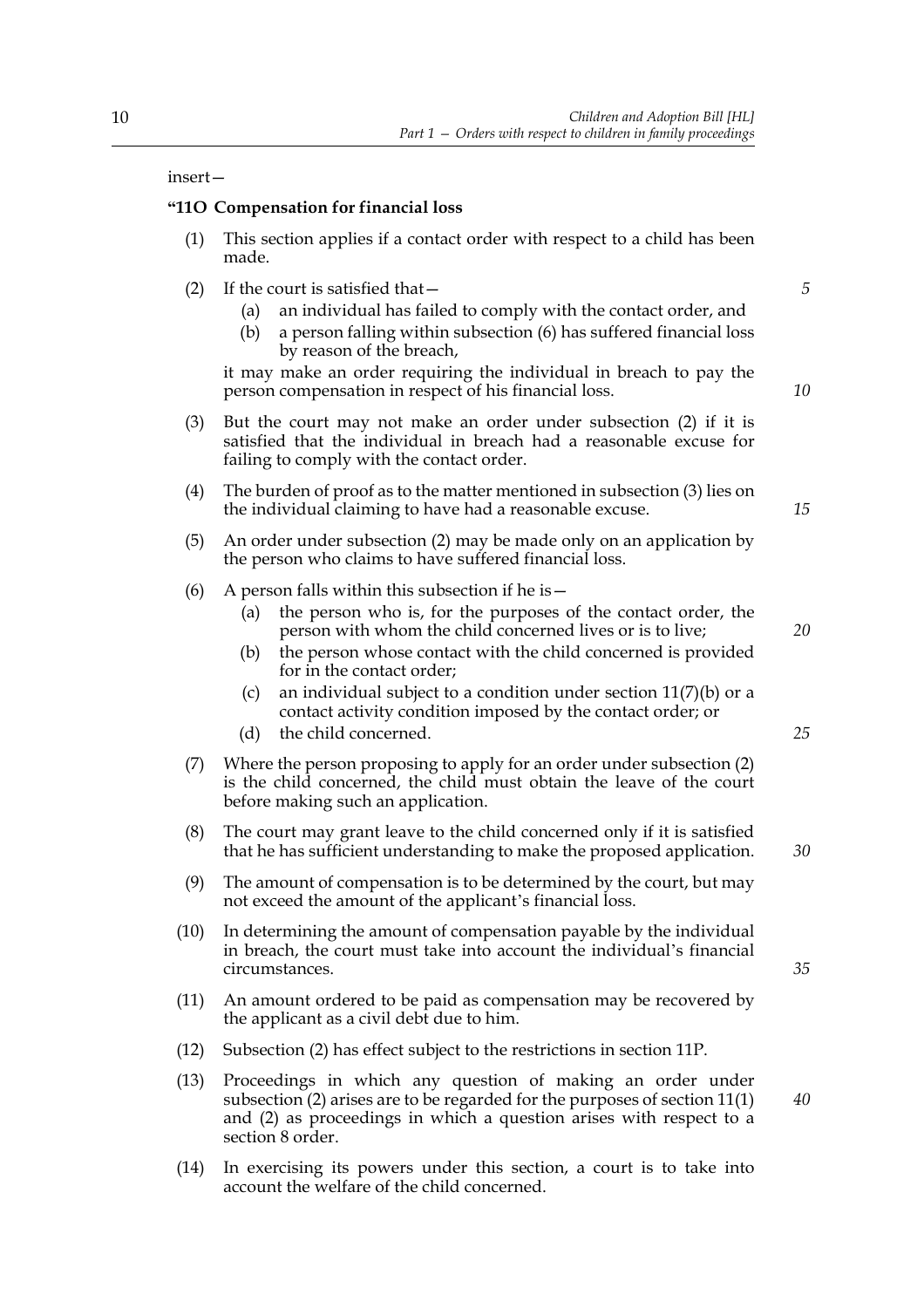## **11P Orders under section 11O(2): further provision**

- (1) A court may not make an order under section 11O(2) requiring an individual to pay compensation in respect of a failure by him to comply with a contact order unless it is satisfied that before the failure occurred the person had been given (in accordance with rules of court) a copy of, or otherwise informed of the terms of
	- in the case of a failure to comply with a contact order that was varied before the failure occurred, a notice under section 11I relating to the order varying the contact order or, where more than one such order has been made, the last order preceding the failure in question; *10*
	- (b) in any other case, a notice under section 11I relating to the contact order.
- (2) A court may not make an order under section 11O(2) requiring an individual to pay compensation in respect of a failure by him to comply with a contact order where the failure occurred before the individual attained the age of 18. *15*
- (3) A court may not make an order under section 11O(2) requiring an individual to pay compensation in respect of a failure by him to comply with a contact order that is an excepted order (within the meaning given by section 11B(4))." *20*

## *Family assistance orders*

## **6 Provision as to family assistance orders**

- (1) Section 16 of the Children Act 1989 (c. 41) (family assistance orders) is amended as follows.
- (2) In subsection (3) (requirements for making an order), omit paragraph (a) (requirement that circumstances of case be exceptional).
- (3) After subsection (4) insert—
	- "(4A) If the court makes a family assistance order with respect to a child and the order is to be in force at the same time as a contact order made with respect to the child, the family assistance order may direct the officer concerned to give advice and assistance as regards establishing, improving and maintaining contact to such of the persons named in the order as may be specified in the order." *30*
- (4) In subsection (5) (maximum duration of order) for "six months" substitute "twelve months". *35*
- (5) For subsection (6) substitute—
	- "(6) If the court makes a family assistance order with respect to a child and the order is to be in force at the same time as a section 8 order made with respect to the child, the family assistance order may direct the officer concerned to report to the court on such matters relating to the section 8 order as the court may require (including the question whether the section 8 order ought to be varied or discharged).<sup>7</sup>

*5*

*25*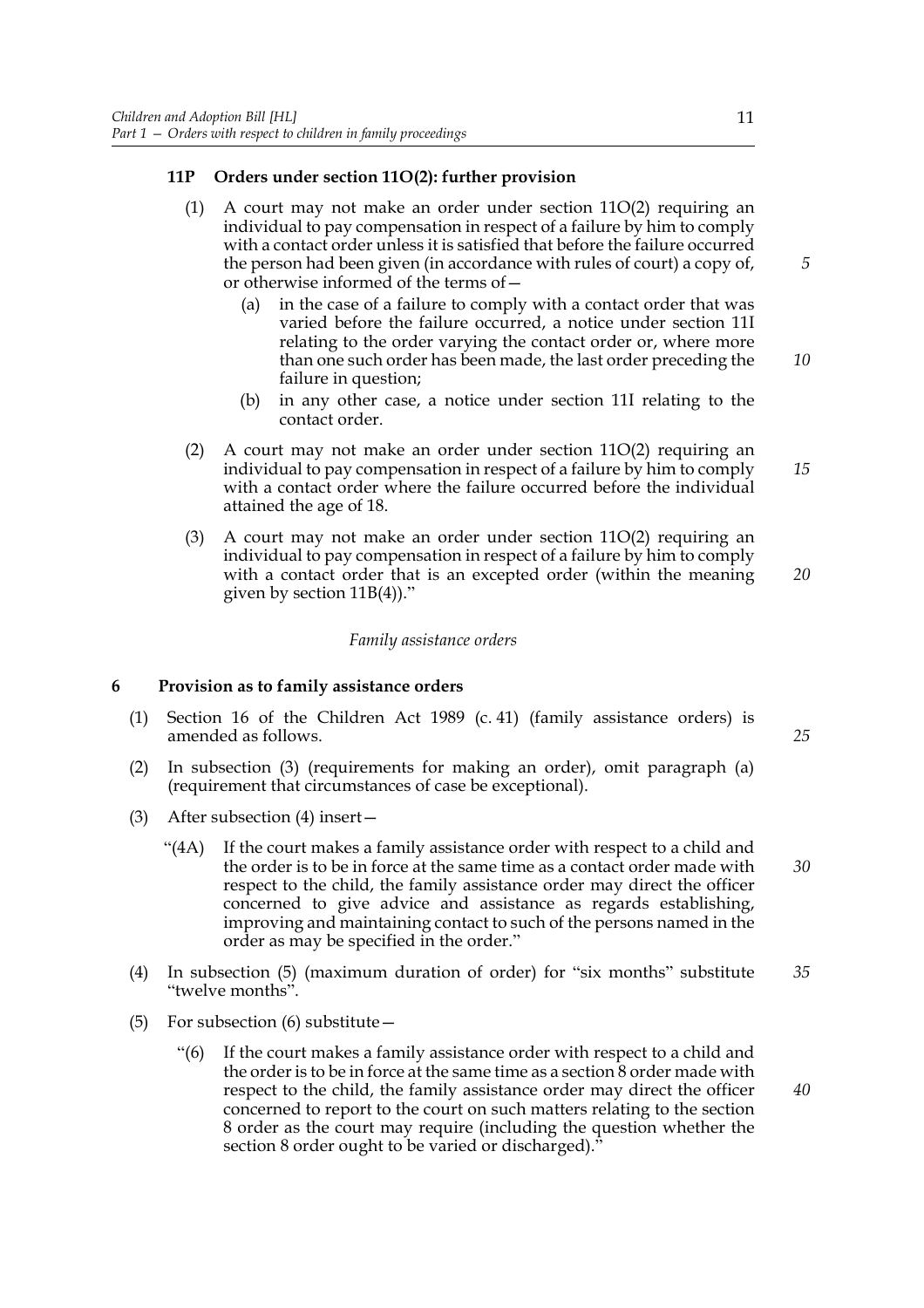*Risk assessments*

## **7 Risk assessments**

After section 16 of the Children Act 1989 (c. 41) insert—

#### **"16A Risk assessments**

- (1) This section applies to the following functions of officers of the Service or Welsh family proceedings officers— *5*
	- (a) any function in connection with family proceedings in which the court has power to make an order under this Part with respect to a child or in which a question with respect to such an order arises;
	- (b) any function in connection with an order made by the court in such proceedings.
- (2) If, in carrying out any function to which this section applies, an officer of the Service or a Welsh family proceedings officer is given cause to suspect that the child concerned is at risk of harm, he must—
	- (a) make a risk assessment in relation to the child, and
	- (b) provide the risk assessment to the court.
- (3) A risk assessment, in relation to a child who is at risk of suffering harm of a particular sort, is an assessment of the risk of that harm being suffered by the child."

## *Transitional provision*

## **8 Transitional provision**

- (1) This section applies to any contact order under section 8 of the Children Act 1989 made before, and in force on, the relevant date.
- (2) For so long as a contact order to which this section applies continues in force on and after the relevant date without being varied, the circumstances in which a notice under section 11I of the Children Act 1989 is to be attached to the contact order include— *25*
	- (a) where an application for such a notice to be attached to the contact order is made by a person who, as regards the order, falls within any of paragraphs (a) to (d) of section 11J(5) of the Children Act 1989;
	- (b) where, in any family proceedings, a question arises with respect to the contact order.
- (3) Where the person proposing to apply under subsection  $(2)(a)$  is the child with respect to whom the contact order was made, subsections (6) and (7) of section 11] have effect in relation to the application under subsection  $(2)(a)$  as they have effect in relation to an application under section 11. For an enforcement order. *35*
- (4) If a failure to comply with a contact order to which this section applies occurs while the contact order continues in force as described in subsection (2), each of sections 11K(1) and 11P(1) of the Children Act 1989 is to have effect, in relation to the failure, as if for paragraphs (a) and (b) there were substituted "a notice under section 11I relating to the contact order".

*10*

*20*

*15*

*30*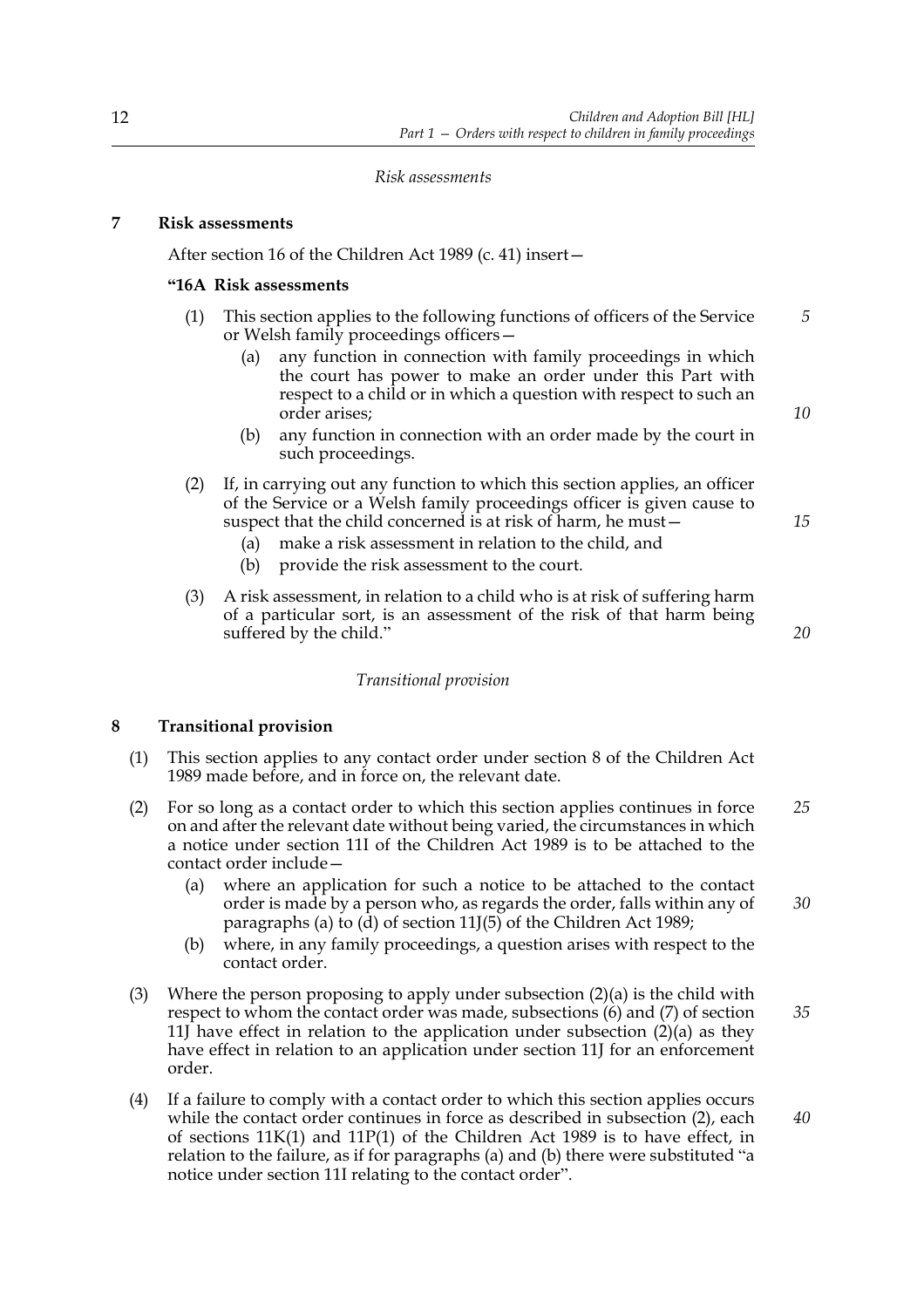(5) In this section "relevant date" means the day on which sections 3 to 5 come into force.

## **PART 2**

#### ADOPTIONS WITH A FOREIGN ELEMENT

#### **9 Declaration of special restrictions on adoptions from abroad**

- (1) This section applies if the Secretary of State has reason to believe that, because of practices taking place in a country or territory outside the British Islands (the "other country") in connection with the adoption of children, it would be contrary to public policy to further the bringing of children into the United Kingdom in the cases mentioned in subsection (2).
- (2) The cases are that a British resident—
	- (a) wishes to bring, or cause another to bring, a child who is not a British resident into the United Kingdom for the purpose of adoption by the British resident, and, in connection with the proposed adoption, there have been, or would have to be, proceedings in the other country or dealings with authorities or agencies there, or
	- (b) wishes to bring, or cause another to bring, into the United Kingdom a child adopted by the British resident under an adoption effected, within the period of twelve months ending with the date of the bringing in, under the law of the other country.
- (3) It is immaterial whether the other country is a Convention country or not.
- (4) The Secretary of State may by order declare, in relation to any such country or territory, that special restrictions are to apply for the time being in relation to the bringing in of children in the cases mentioned in subsection (2).
- (5) Before making an order containing such a declaration the Secretary of State must consult— *25*
	- (a) the National Assembly for Wales, and
	- (b) the Department of Health, Social Services and Public Safety in Northern Ireland.
- (6) A country or territory in relation to which such a declaration has effect for the time being is referred to below in this section as a "restricted country". *30*
- (7) The Secretary of State must publish reasons for making the declaration in relation to each restricted country.
- (8) The Secretary of State must publish a list of restricted countries ("the restricted list") and keep the list up to date.
- (9) The restricted list and the reasons are to be published in whatever way the Secretary of State thinks appropriate for bringing them to the attention of adoption agencies and members of the public.
- (10) In this section—
	- (a) "British resident" means a person habitually resident in the British Islands, and the reference to adoption by a British resident includes adoption by a British resident and another person, *40*

*10*

*5*

*20*

*35*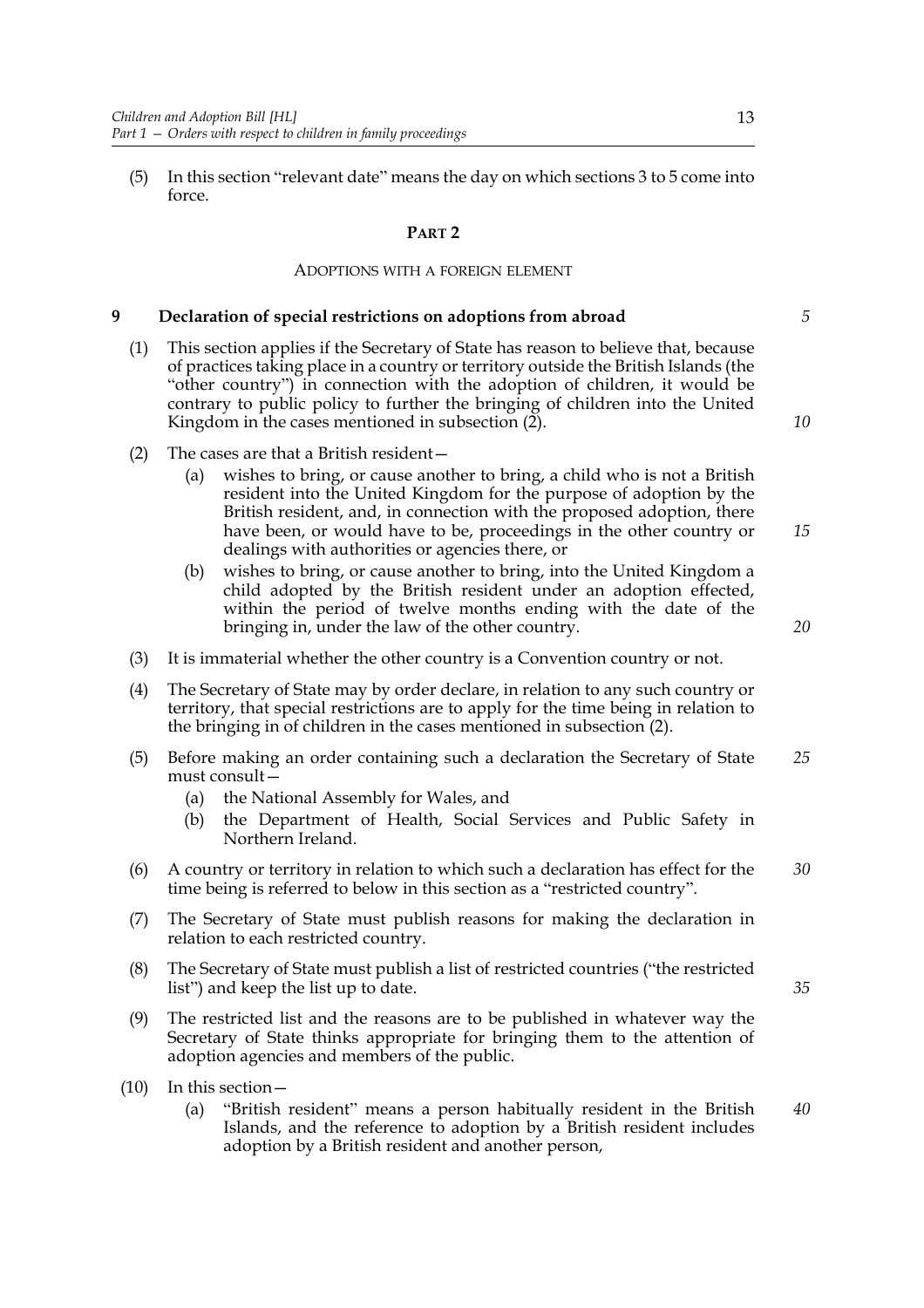- (b) "the Convention" means the Convention on Protection of Children and Co-operation in respect of Intercountry Adoption, concluded at The Hague on 29th May 1993,
- (c) "Convention country" means a country or territory in which the Convention is in force.

*5*

## **10 Review**

- (1) The Secretary of State must keep under review, in relation to each restricted country, whether it should continue to be a restricted country.
- (2) If the Secretary of State determines, in relation to a restricted country, that there is no longer reason to believe what is mentioned in subsection (1) of section 9, he must by order revoke the order containing the declaration made in relation to it under subsection (4) of that section.
- (3) Before making a determination under subsection (2), the Secretary of State must consult—
	- (a) the National Assembly for Wales, and
	- (b) the Department of Health, Social Services and Public Safety in Northern Ireland.
- (4) In this section, "restricted country" has the same meaning as in section 9.

#### **11 The special restrictions**

- (1) The special restrictions mentioned in section 9(4) are that, except as mentioned in subsection (2) of this section, the appropriate authority is not to take any step which he or it might otherwise have taken in connection with furthering the bringing of a child into the United Kingdom in the cases mentioned in section 9(2) (whether or not that step is provided for by or by virtue of any enactment). *20*
- (2) But nothing in subsection (1) prevents the appropriate authority from taking those steps if, in any particular case, the prospective adopters satisfy— *25*
	- (a) the appropriate authority, or
	- (b) in relation to Northern Ireland, in a case which is not a Convention case, the Secretary of State,

that the appropriate authority should take those steps despite the special restrictions. *30*

- (3) The Secretary of State may make regulations providing for—
	- (a) the procedure to be followed by the appropriate authority (or, if subsection (2)(b) applies, the Secretary of State) in determining whether or not he or it is satisfied as mentioned in subsection (2),
	- (b) matters which the appropriate authority (or the Secretary of State) is to take into account when making such a determination (whether or not he or it also takes other matters into account).
- (4) In this section—
	- "the appropriate authority" means, in a Convention case, the Central Authority in relation to England, to Wales or to Northern Ireland (as the case may be), and in any other case— *40*
		- (a) in relation to England and Wales, the Secretary of State,
		- (b) in relation to Northern Ireland, the Secretary of State (for the purposes of steps which he takes) or the Department of Health, *45*

*15*

*10*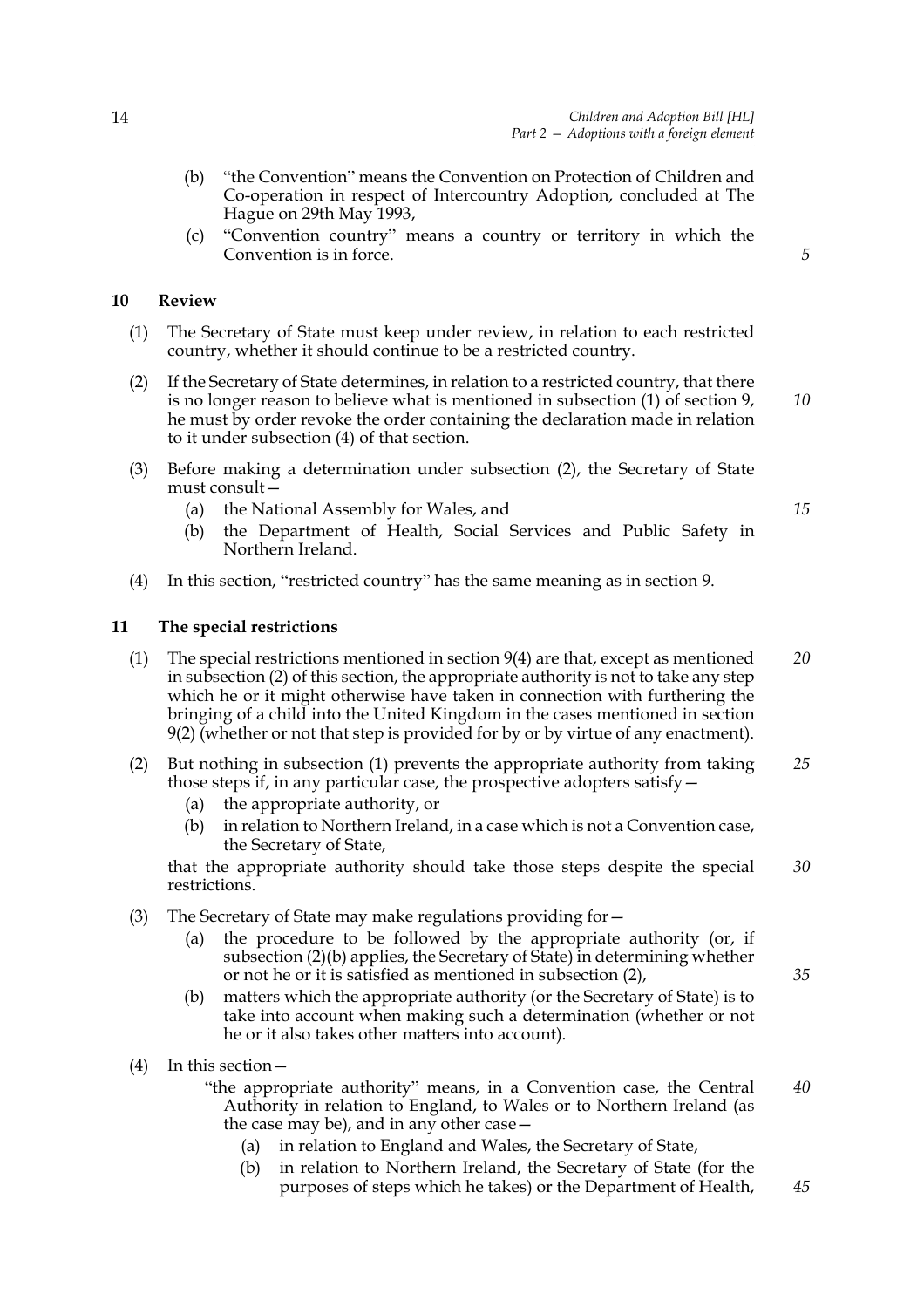Social Services and Public Safety in Northern Ireland (for the purposes of steps which it takes),

"Central Authority" is to be construed in accordance with section 2 of the Adoption (Intercountry Aspects) Act 1999 (c. 18) ("the 1999 Act") or, in relation to Northern Ireland, section 2 of the Adoption (Intercountry Aspects) Act (Northern Ireland) 2001 (c. 11 (N.I.)) ("the 2001 Act"),

"Convention case" means a case where—

- (a) the child is intended to be adopted under an adoption order which, by virtue of regulations under section 1 of the 1999 Act or section 1 of the 2001 Act (as appropriate) is made as a Convention adoption order, or
- (b) the child is intended to be adopted under an adoption effected under the law of a Convention country outside the British Islands, and certified in pursuance of Article 23(1) of the Convention,

and "the Convention" and "Convention country" have the meanings given by section 9(10).

## **12 Imposition of extra conditions in certain cases**

- (1) The Secretary of State may make regulations providing—
	- (a) for him to specify in the restricted list, in relation to any restricted country, a step which is not otherwise provided for by or by virtue of any enactment but which, by virtue of the arrangements between the United Kingdom and that country, the appropriate authority normally takes in connection with the bringing in of a child where that country is concerned, and *20 25*
	- (b) that, if such a step has been so specified in relation to a restricted country, one or more conditions specified in the regulations are to be met in respect of a child brought into the United Kingdom in either of the cases mentioned in section 9(2) (reading the reference there to the "other country" as being to the restricted country in question).
- (2) Those conditions are in addition to any provided for by virtue of  $-$ 
	- (a) section 83 of the Adoption and Children Act 2002 (c. 38) (restriction on bringing children in), or
	- (b) Article 58ZA of the Adoption (Northern Ireland) Order 1987 (S.I. 1987/ 2203 (N.I. 22)) (restriction on bringing children in),

or under or by virtue of any other enactment.

- (3) A person who brings, or causes another to bring, a child into the United Kingdom is guilty of an offence if any condition required to be met by virtue of subsection  $(1)(\dot{b})$  is not met.
- (4) Subsection (3) does not apply if the step specified in the restricted list in relation to any country had already been taken before the publication of the restricted list. *40*
- (5) A person guilty of an offence under subsection (3) is liable—
	- (a) on summary conviction to imprisonment for a term not exceeding 12 months (in England and Wales) or 6 months (in Northern Ireland), or a fine not exceeding the statutory maximum, or both,
	- (b) on conviction on indictment, to imprisonment for a term not exceeding 12 months, or a fine, or both.

*5*

*10*

*15*

*30*

*45*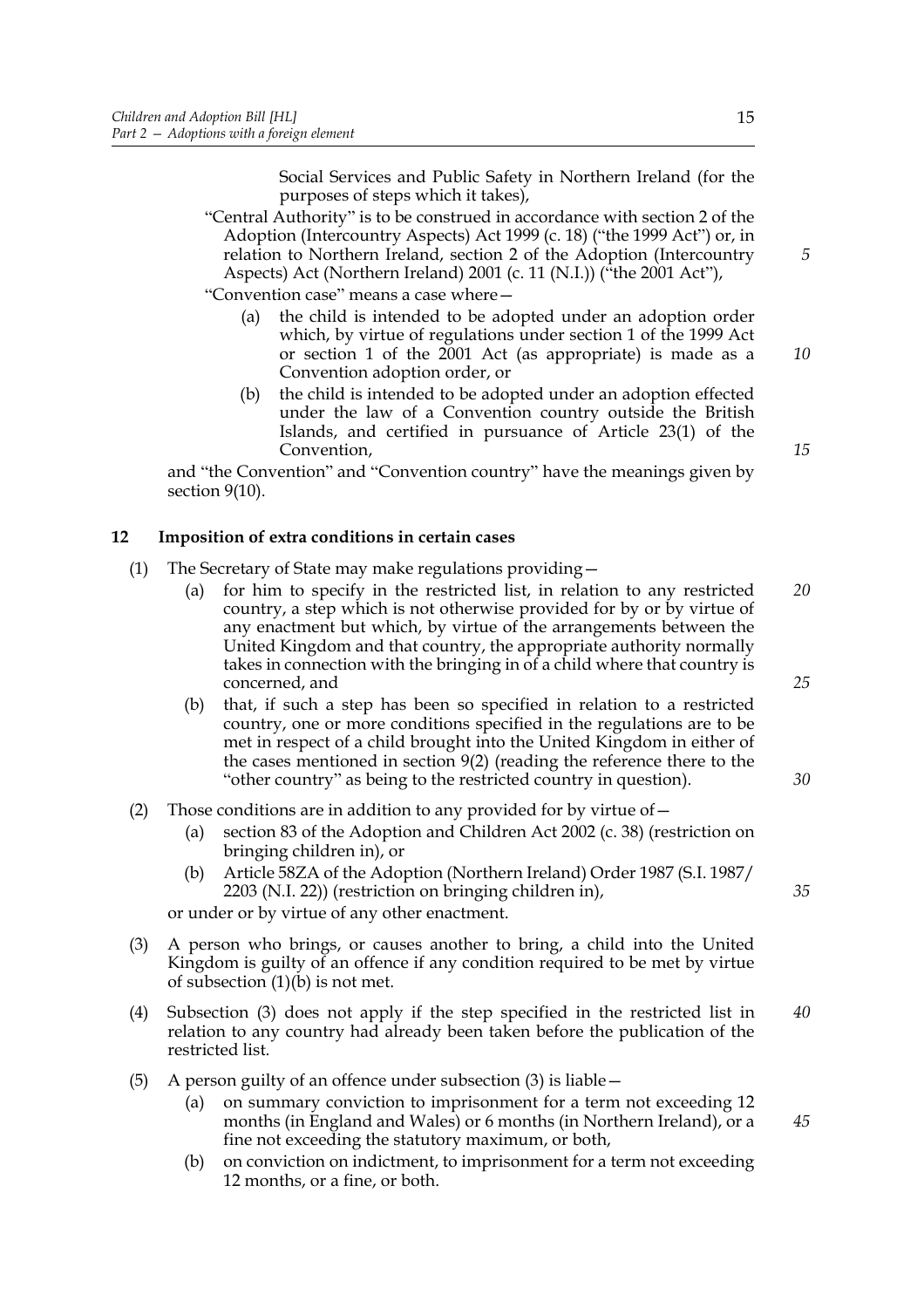- 
- (6) In relation to an offence committed before the commencement of section 154(1) of the Criminal Justice Act 2003 (c. 44) (general limit on magistrates' court's power to impose imprisonment), the reference in subsection (5)(a) to 12 months is to be read as a reference to 6 months. This subsection does not extend to Northern Ireland.
- (7) In this section—
	- (a) "the appropriate authority" has the meaning given by section 11(4),
	- (b) "restricted country" and "restricted list" have the same meanings as in section 9.

# **13 Power to charge**

After section 91 of the Adoption and Children Act 2002 (c. 38) insert—

# **"91A Power to charge**

- (1) This section applies to adoptions to which—
	- (a) section 83 applies, or
	- (b) regulations made under section 1 of the Adoption (Intercountry Aspects) Act 1999 apply. *15*
- (2) The Secretary of State may charge a fee to adopters for services provided or to be provided by him in relation to adoptions to which this section applies.
- (3) The Assembly may charge a fee to adopters for services provided or to be provided by it as the Central Authority in relation to adoptions to which this section applies by virtue of subsection (1)(b). *20*
- (4) The Secretary of State and the Assembly may determine the level of fee as he or it sees fit, and may in particular—
	- (a) charge a flat fee or charge different fees in different cases or descriptions of case, and *25*
	- (b) in any case or description of case, waive a fee.
- (5) But the Secretary of State and the Assembly must each secure that, taking one financial year with another, the income from fees under this section does not exceed the total cost to him or, as the case may be, to it of providing the services in relation to which the fees are imposed.
- (6) In this section
	- references to adoptions and adopters include prospective adoptions and prospective adopters,
	- "Central Authority" is to be construed in accordance with section 2 of the Adoption (Intercountry Aspects) Act 1999, *35*
	- "financial year" means a period of twelve months ending with 31st March."

# **14 Other amendments relating to adoptions from abroad**

(1) In section 83 of the Adoption and Children Act 2002 (c. 38) (restriction on bringing children into the United Kingdom), in subsection (1)(b), for "six" substitute "twelve".

*5*

*10*

*30*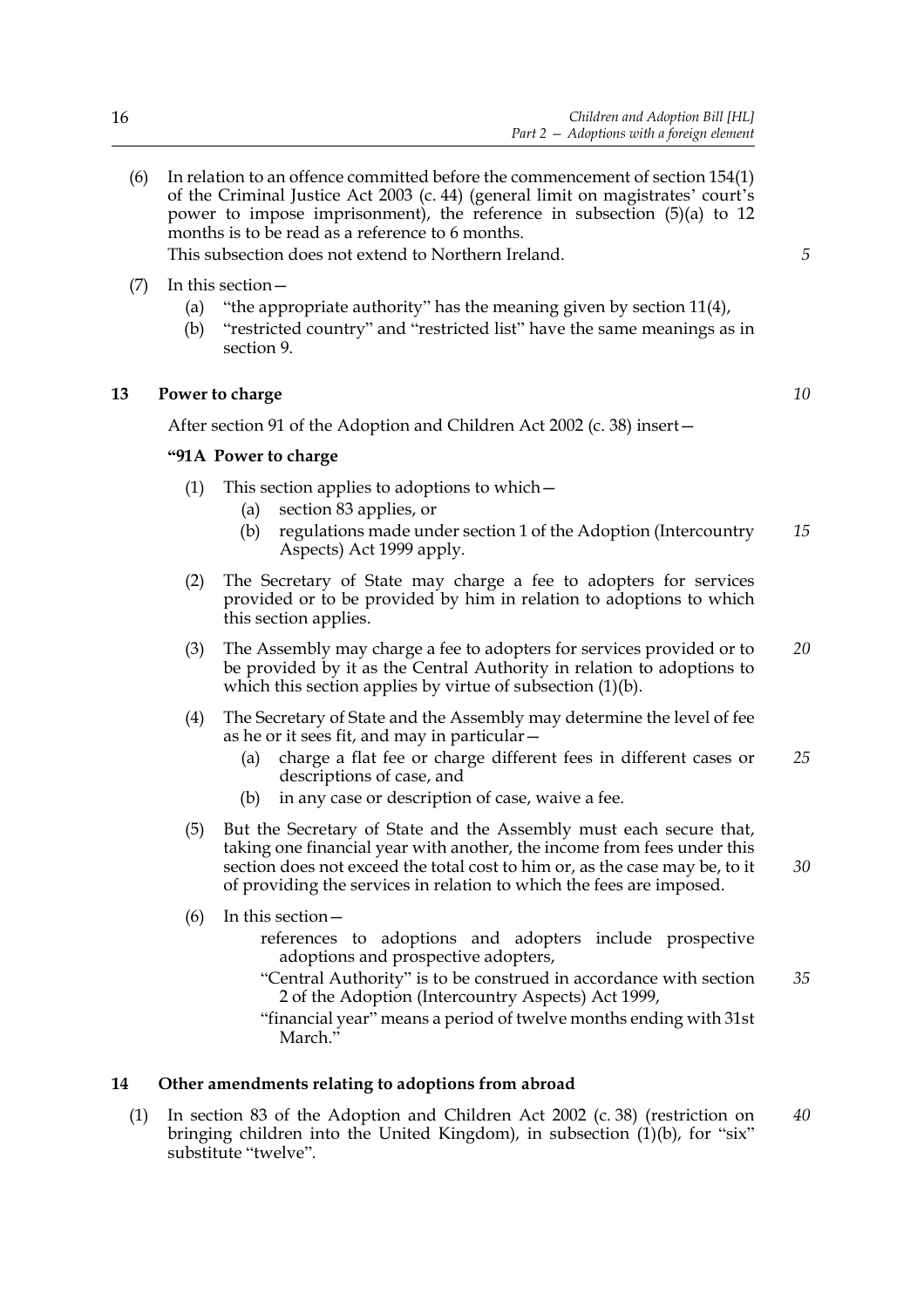- (2) The amendment made by subsection (1) applies only in relation to a child adopted under an external adoption (see section 83(3) of the Adoption and Children Act 2002) effected after subsection (1) comes into force.
- (3) In Schedule 8 to the Children Act 1989 (c. 41) (privately fostered children), in paragraph 5 (as amended by paragraph 73 of Schedule 3 to the Adoption and Children Act 2002), after sub-paragraph (c) add—

"or while he is a child in respect of whom a local authority have functions by virtue of regulations under section 83(6)(b) of the Adoption and Children Act 2002 (which relates to children brought into the United Kingdom for adoption), or corresponding functions by virtue of regulations under section 1 of the Adoption (Intercountry Aspects) Act 1999 (regulations to give effect to Hague Convention on Protection of Children and Co-operation in respect of Intercountry Adoption)."

#### **PART 3**

MISCELLANEOUS AND FINAL

#### *Miscellaneous provisions*

## **15 Minor and consequential amendments and repeals**

- (1) Schedule 2 (minor and consequential amendments) has effect.
- (2) Schedule 3 (repeals) has effect.

#### *Final provisions*

#### **16 Regulations and orders**

- (1) Any power to make regulations conferred by this Act on the Secretary of State is exercisable by statutory instrument.
- (2) The power to make and revoke an order under section 9(4) is also exercisable by statutory instrument. *25*
- (3) A statutory instrument mentioned in subsection (1) or (2) is to be subject to annulment in pursuance of a resolution of either House of Parliament.
- (4) Regulations made under this Act may make different provision for different purposes.
- (5) A power to make regulations under this Act (as well as being exercisable in relation to all cases to which it extends) may be exercised in relation to—
	- (a) those cases subject to specified exceptions, or
	- (b) a particular case or class of case.

## **17 Short title, commencement and extent**

- (1) This Act may be cited as the Children and Adoption Act 2005.
- (2) Except as provided in subsection (3), the preceding provisions of this Act shall come into force on such day as the Secretary of State may by order made by

*30*

*15*

*20*

*5*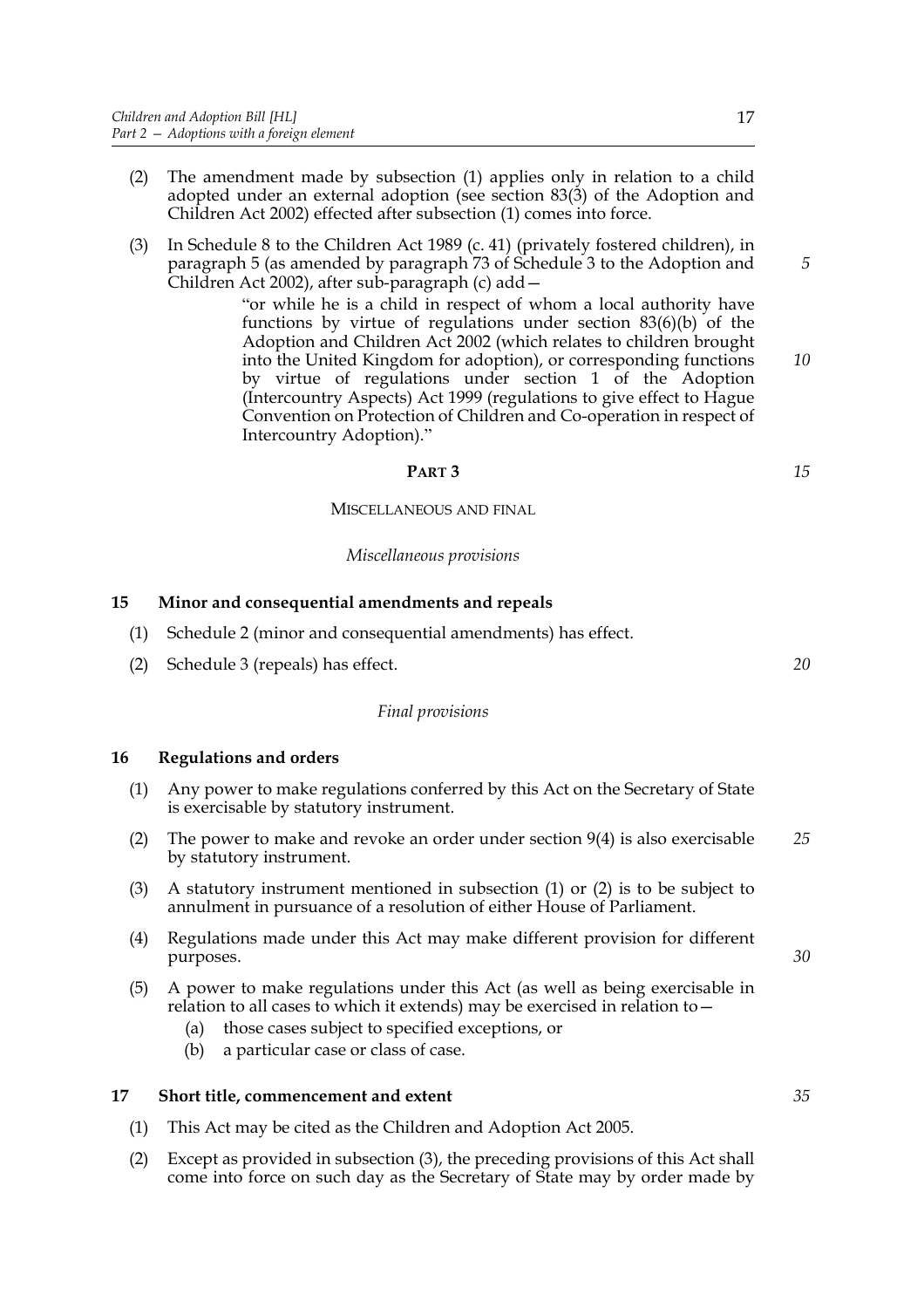statutory instrument appoint; and different days may be appointed for different purposes.

(3) Section 13, so far as relating to adoptions and prospective adoptions in relation to which the National Assembly for Wales may charge a fee under section 91A of the Adoption and Children Act 2002 (c. 38), shall come into force on such day as the National Assembly for Wales may by order made by statutory instrument appoint; and different days may be appointed for different purposes.

- (4) Before making an order under subsection (2) the Secretary of State must consult the National Assembly for Wales.
- (5) Before making an order under subsection (2) bringing sections 9 to 12 into force, the Secretary of State must consult the Department of Health, Social Services and Public Safety in Northern Ireland.
- (6) Subject to subsections (7) and (8), this Act extends to England and Wales only.
- (7) The amendment or repeal of an enactment has the same extent as the enactment to which it relates. *15*
- (8) The following provisions of this Act extend also to Northern Ireland—
	- (a) sections 9 to 11;
	- (b) section  $12(1)$  to  $(5)$  and  $(7)$ ;
	- (c) section 16;
	- (d) this section.
- (9) **Nothing in this Act shall impose any charge on the people or on public funds, or vary the amount or incidence of or otherwise alter any such charge in any manner, or affect the assessment, levying, administration or application of any money raised by any such charge.**

*10*

*5*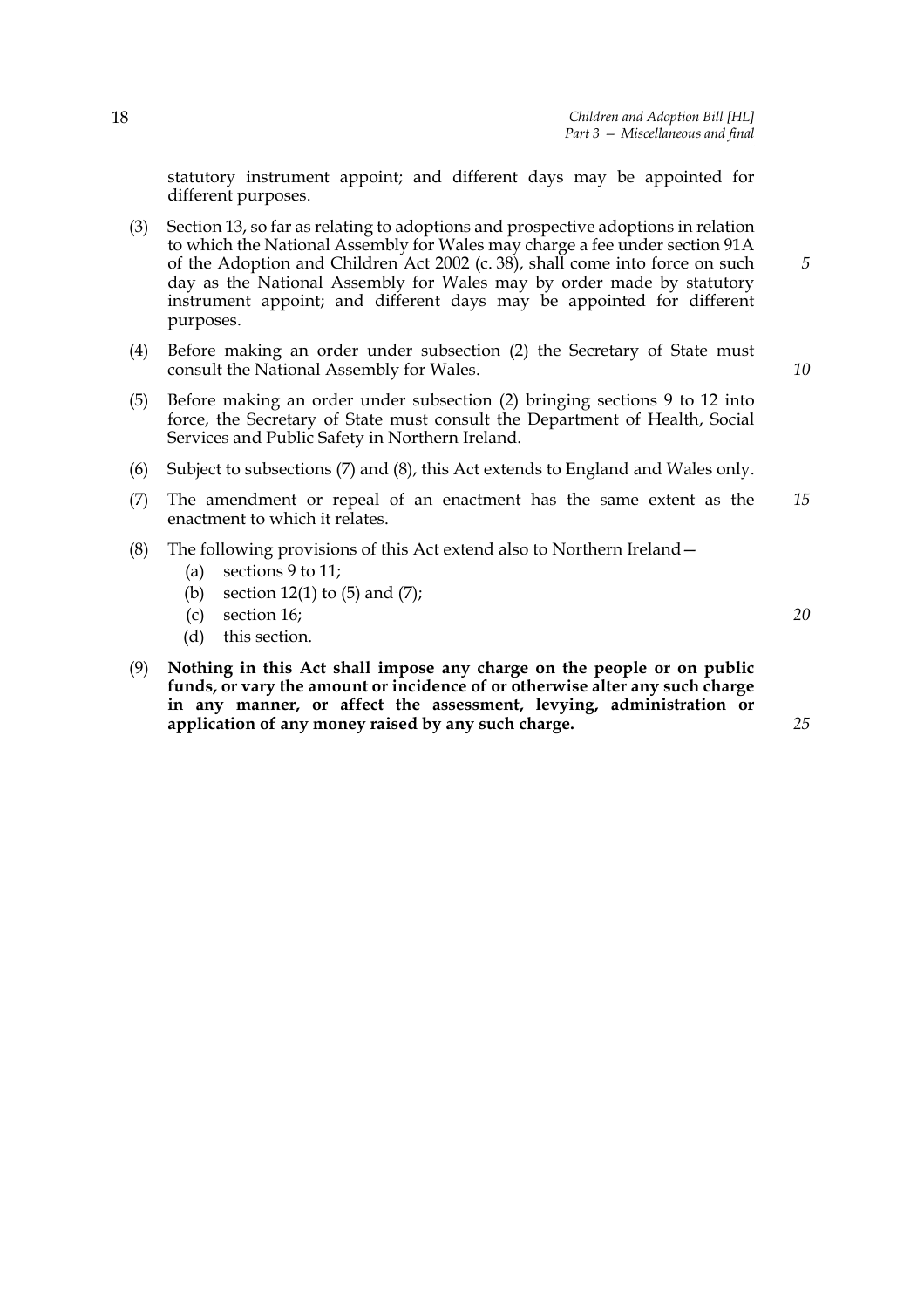# SCHEDULES

## SCHEDULE 1 Section 4

*5*

#### ENFORCEMENT ORDERS

#### Before Schedule 1 to the Children Act 1989 (c. 41) insert—

#### "SCHEDULE A1

#### ENFORCEMENT ORDERS

#### PART 1

#### UNPAID WORK REQUIREMENT

#### *General*

1 Subject to the modifications in paragraphs 2 and 3, Chapter 4 of Part 12 of the Criminal Justice Act 2003 has effect in relation to an enforcement order as it has effect in relation to a community order (within the meaning of Part 12 of that Act). *10*

## *References to an offender*

2 Subject to paragraph 3, references in Chapter 4 of Part 12 of the Criminal Justice Act 2003 to an offender are to be treated as including references to a person subject to an enforcement order. *15*

#### *Specific modifications*

- 3 (1) The power of the Secretary of State by order under section 197(3) to amend the definition of "responsible officer" and to make consequential amendments includes power to make any amendments of this Part (including further modifications of Chapter 4 of Part 12 of the Criminal Justice Act 2003) that appear to the Secretary of State to be necessary or expedient in consequence of any amendment made by virtue of section  $197(3)$ (a) or (b). *20 25*
	- (2) In section 198 (duties of responsible officer)—
		- (a) in subsection  $(1)$  -
			- (i) at the end of paragraph (a) insert "and", and
			- (ii) omit paragraph (c) and the word "and" immediately preceding it, and
		- (b) after subsection (1) insert—
			- "(1A) Subsection (1B) applies where  $-$

19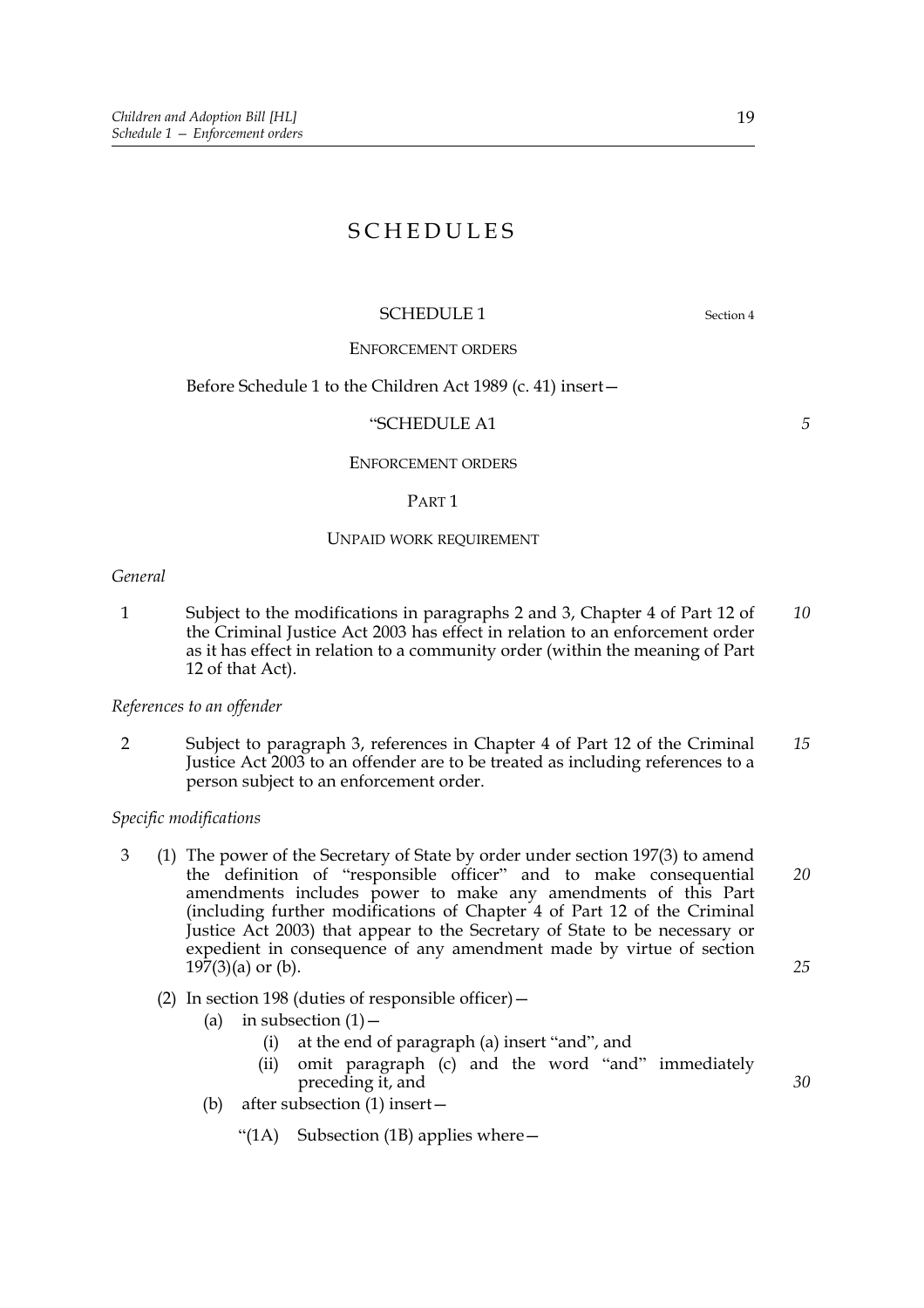- (a) an enforcement order is in force, and
- (b) an officer of the Children and Family Court Advisory and Support Service or a Welsh family proceedings officer (as defined in section 35 of the Children Act 2004) is required under section 11M of the Children Act 1989 to report on matters relating to the order.
- (1B) The officer of the Service or the Welsh family proceedings officer may request the responsible officer to report to him on such matters relating to the order as he may require for the purpose of making a report under section 11M(1)(c) or (d); and it shall be the duty of the responsible officer to comply with such a request."
- (3) In section 199 (unpaid work requirement)—
	- (a) in subsection (2) (minimum and maximum hours of unpaid work) for paragraph (b) substitute—
		- "(b) not more than 200.",
	- (b) omit subsections (3) and (4), and
	- (c) in subsection (5) for the words from the beginning to "of them" substitute "Where on the same occasion and in relation to the same person the court makes more than one enforcement order imposing an unpaid work requirement". *20*
- (4) In section 200 (obligations of person subject to unpaid work requirement), for subsection (2) substitute—
	- "(2) Subject to paragraphs 7 and 9 of Schedule A1 to the Children Act 1989, the work required to be performed under an unpaid work requirement imposed by an enforcement order must be performed during a period of twelve months. *25*
	- (2A) But the period of twelve months is not to run while the enforcement order is suspended under section 11J(9) of the Children Act 1989."
- (5) Section 217 (requirement to avoid conflict with religious beliefs, etc) is omitted. *30*
- (6) In section 218 (availability of arrangements in local area), subsection (1) (condition for imposition of unpaid work requirement) is omitted.
- (7) Section 219 (provision of copies of relevant order) is omitted.
- (8) The power of the Secretary of State to make rules under section 222 in relation to persons subject to relevant orders may also be exercised in relation to persons subject to enforcement orders. *35*
- (9) The power of the Secretary of State by order under section 223(1) to amend the provision mentioned in section 223(1)(a) includes power to amend this Part so as to make such modifications of Chapter 4 of Part 12 of the Criminal Justice Act 2003 as appear to the Secretary of State to be necessary or expedient in consequence of any amendment of the provision mentioned in section 223(1)(a). *40*

*5*

*10*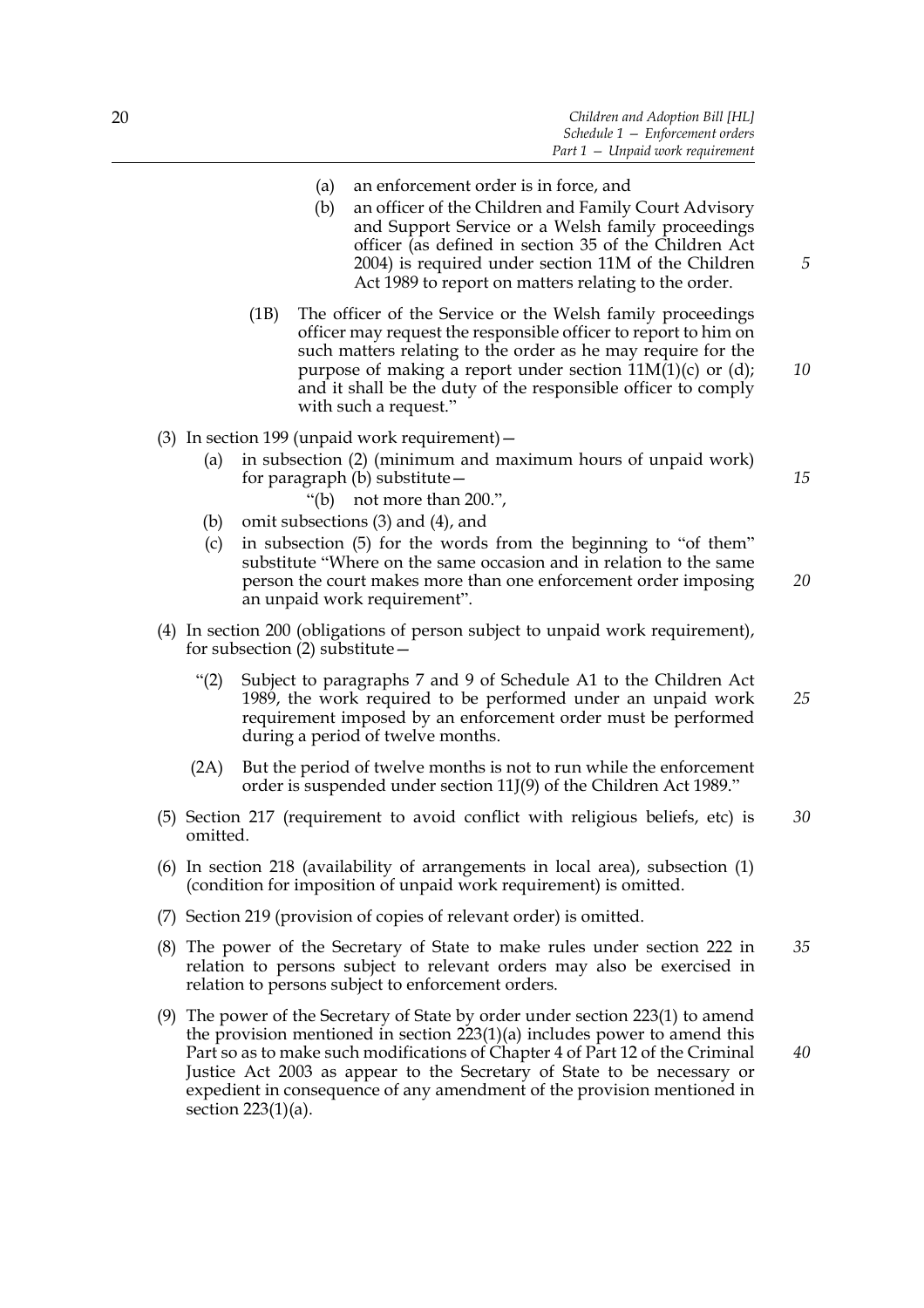#### PART 2

#### REVOCATION, AMENDMENT OR BREACH OF ENFORCEMENT ORDER

#### *Power to revoke*

4 (1) This paragraph applies where a court has made an enforcement order in respect of a person's failure to comply with a contact order and the enforcement order is in force.

#### (2) The court may revoke the enforcement order if it appears to the court that—

- (a) in all the circumstances no enforcement order should have been made,
- (b) having regard to circumstances which have arisen since the enforcement order was made, it would be appropriate for the enforcement order to be revoked, or *10*
- (c) having regard to the person's satisfactory compliance with the contact order or any contact order that has effect in its place, it would be appropriate for the enforcement order to be revoked.
- (3) The enforcement order may be revoked by the court under sub-paragraph (2) of its own motion or on an application by the person subject to the enforcement order.
- (4) In deciding whether to revoke the enforcement order under sub-paragraph  $(2)(b)$ , the court is to take into account –
	- (a) the extent to which the person subject to the enforcement order has complied with it, and
	- (b) the likelihood that the person will comply with the contact order or any contact order that has effect in its place in the absence of an enforcement order.
- (5) In deciding whether to revoke the enforcement order under sub-paragraph  $(2)(c)$ , the court is to take into account the likelihood that the person will comply with the contact order or any contact order that has effect in its place in the absence of an enforcement order.

#### *Amendment by reason of change of residence*

- 5 (1) This paragraph applies where a court has made an enforcement order in respect of a person's failure to comply with a contact order and the enforcement order is in force.
	- (2) If the court is satisfied that the person has changed, or proposes to change, his residence from the local justice area specified in the order to another local justice area, the court may amend the order by substituting the other area for the area specified. *35*
	- (3) The enforcement order may be amended by the court under sub-paragraph (2) of its own motion or on an application by the person subject to the enforcement order.

*5*

*15*

*20*

*30*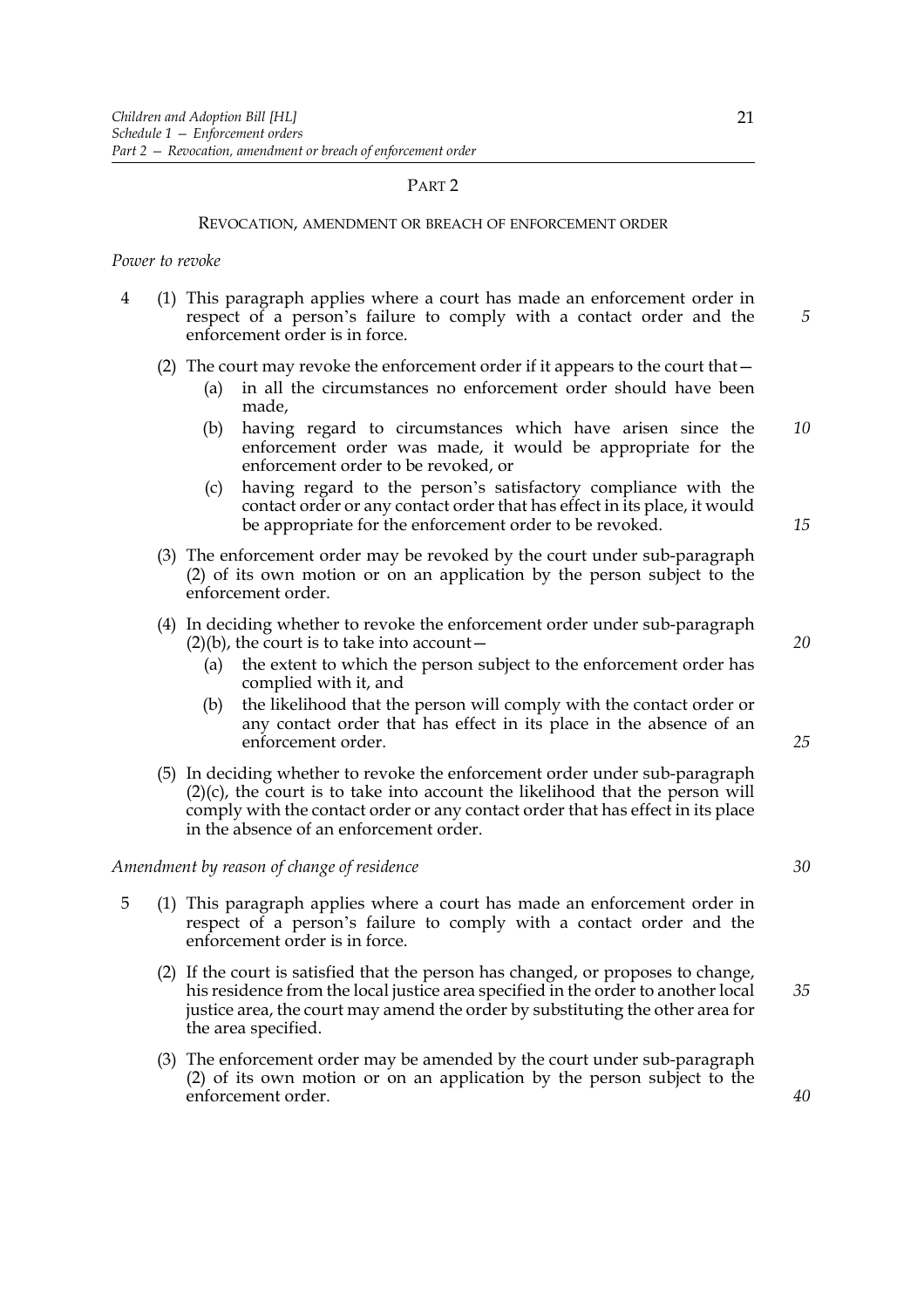*Amendment of hours specified under unpaid work requirement*

- 6 (1) This paragraph applies where a court has made an enforcement order in respect of a person's failure to comply with a contact order and the enforcement order is in force.
	- (2) If it appears to the court that, having regard to circumstances that have arisen since the enforcement order was made, it would be appropriate to do so, the court may reduce the number of hours specified in the order (but not below the minimum specified in section 199(2)(a) of the Criminal Justice Act 2003). *5*
	- (3) In amending the enforcement order under sub-paragraph (2), the court must be satisfied that the effect on the person of the enforcement order as proposed to be amended is no more than is required to secure his compliance with the contact order or any contact order that has effect in its place. *10*
	- (4) The enforcement order may be amended by the court under sub-paragraph (2) of its own motion or on an application by the person subject to the enforcement order. *15*

## *Amendment to extend unpaid work requirement*

- 7 (1) This paragraph applies where a court has made an enforcement order in respect of a person's failure to comply with a contact order and the enforcement order is in force. *20*
	- (2) If it appears to the court that, having regard to circumstances that have arisen since the enforcement order was made, it would be appropriate to do so, the court may, in relation to the order, extend the period of twelve months specified in section 200(2) of the Criminal Justice Act 2003 (as substituted by paragraph 3).
	- (3) The period may be extended by the court under sub-paragraph (2) of its own motion or on an application by the person subject to the enforcement order.

#### *Warning and report following breach*

- 8 (1) This paragraph applies where a court has made an enforcement order in respect of a person's failure to comply with a contact order. *30*
	- (2) If the responsible officer is of the opinion that the person has failed without reasonable excuse to comply with the unpaid work requirement imposed by the enforcement order, the officer must give the person a warning under this paragraph unless—
		- (a) the person has within the previous twelve months been given a warning under this paragraph in relation to a failure to comply with the unpaid work requirement, or
		- (b) the responsible officer reports the failure to the appropriate person.
	- (3) A warning under this paragraph must—
		- (a) describe the circumstances of the failure,
		- (b) state that the failure is unacceptable, and
		- (c) inform the person that, if within the next twelve months he again fails to comply with the unpaid work requirement, the warning and the subsequent failure will be reported to the appropriate person.

*25*

*35*

*40*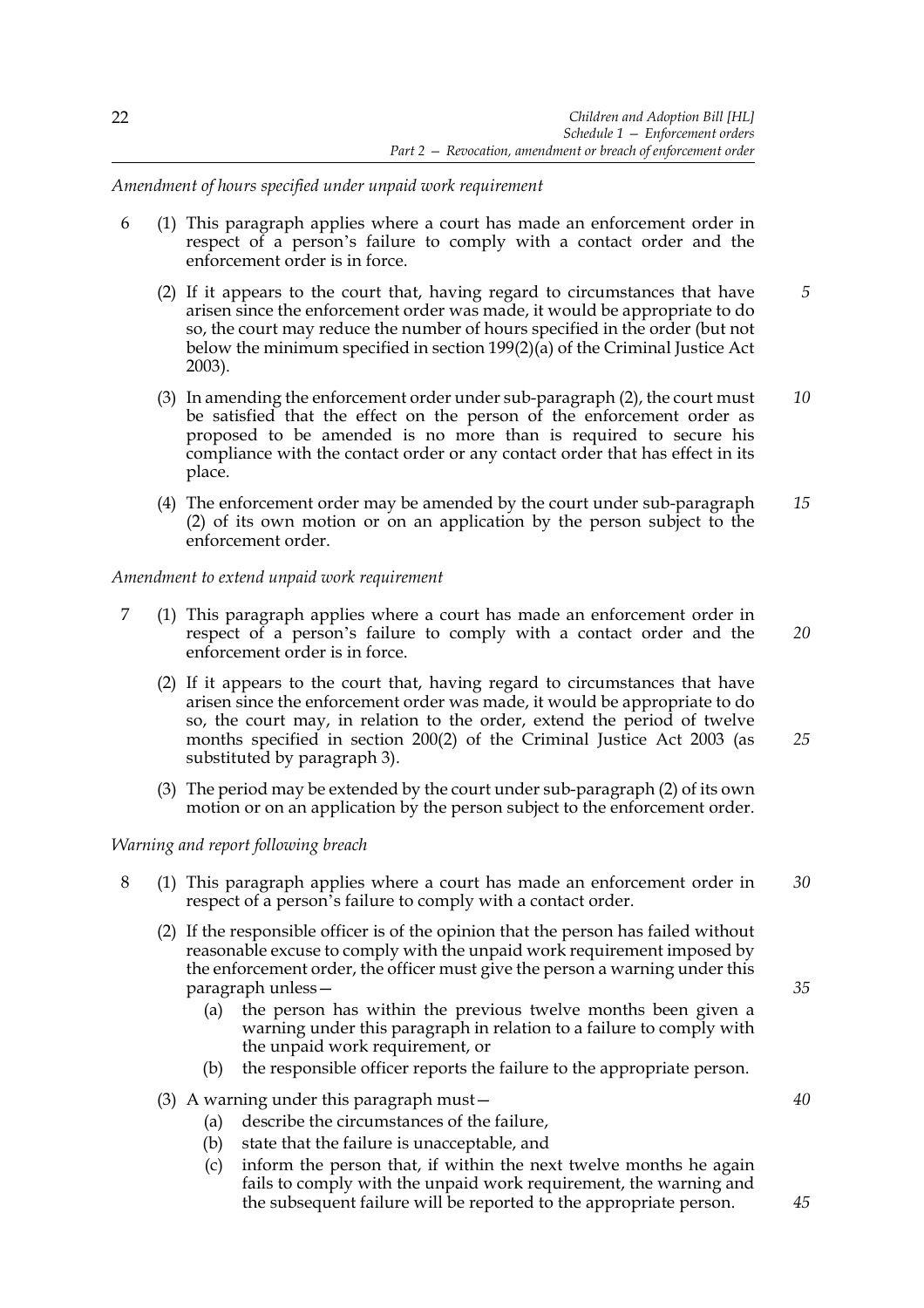- (4) The responsible officer must, as soon as practicable after the warning has been given, record that fact.
- $(5)$  If  $-$ 
	- (a) the responsible officer has given a warning under this paragraph to a person subject to an enforcement order, and
	- (b) at any time within the twelve months beginning with the date on which the warning was given, the responsible officer is of the opinion that the person has since that date failed without reasonable excuse to comply with the unpaid work requirement imposed by the enforcement order,

the officer must report the failure to the appropriate person.

- (6) A report under sub-paragraph (5) must include a report of the warning given to the person subject to the enforcement order.
- (7) The appropriate person, in relation to an enforcement order, is the officer of the Service or the Welsh family proceedings officer who is required under section 11M to report on matters relating to the enforcement order.
- (8) "Responsible officer", in relation to a person subject to an enforcement order, has the same meaning as in section 197 of the Criminal Justice Act 2003 (as modified by paragraph 2).

#### *Breach of an enforcement order*

- 9 (1) This paragraph applies where a court has made an enforcement order ("the first order") in respect of a person's failure to comply with a contact order.
	- (2) If the court is satisfied beyond reasonable doubt that the person has failed to comply with the unpaid work requirement imposed by the first order, the court may—
		- (a) amend the first order so as to make the requirement more onerous, or
		- (b) make an enforcement order ("the second order") in relation to the person and (if the first order is still in force) provide for the second order to have effect either in addition to or in substitution for the first order.
	- (3) But the court may not exercise its powers under sub-paragraph (2) if it is satisfied that the person had a reasonable excuse for failing to comply with the unpaid work requirement imposed by the first order.
	- (4) The burden of proof as to the matter mentioned in sub-paragraph (3) lies on the person claiming to have had a reasonable excuse, and the standard of proof is the balance of probabilities.
	- (5) The court may exercise its powers under sub-paragraph (2) in relation to the first order only on the application of a person who would be able to apply under section 11J for an enforcement order if the failure to comply with the first order were a failure to comply with the contact order to which the first order relates.
	- (6) Where the person proposing to apply to the court is the child with respect to whom the contact order was made, subsections (6) and (7) of section 11J have effect in relation to the application as they have effect in relation to an application for an enforcement order.

*20*

*5*

*10*

*15*

*30*

*25*

*40*

*45*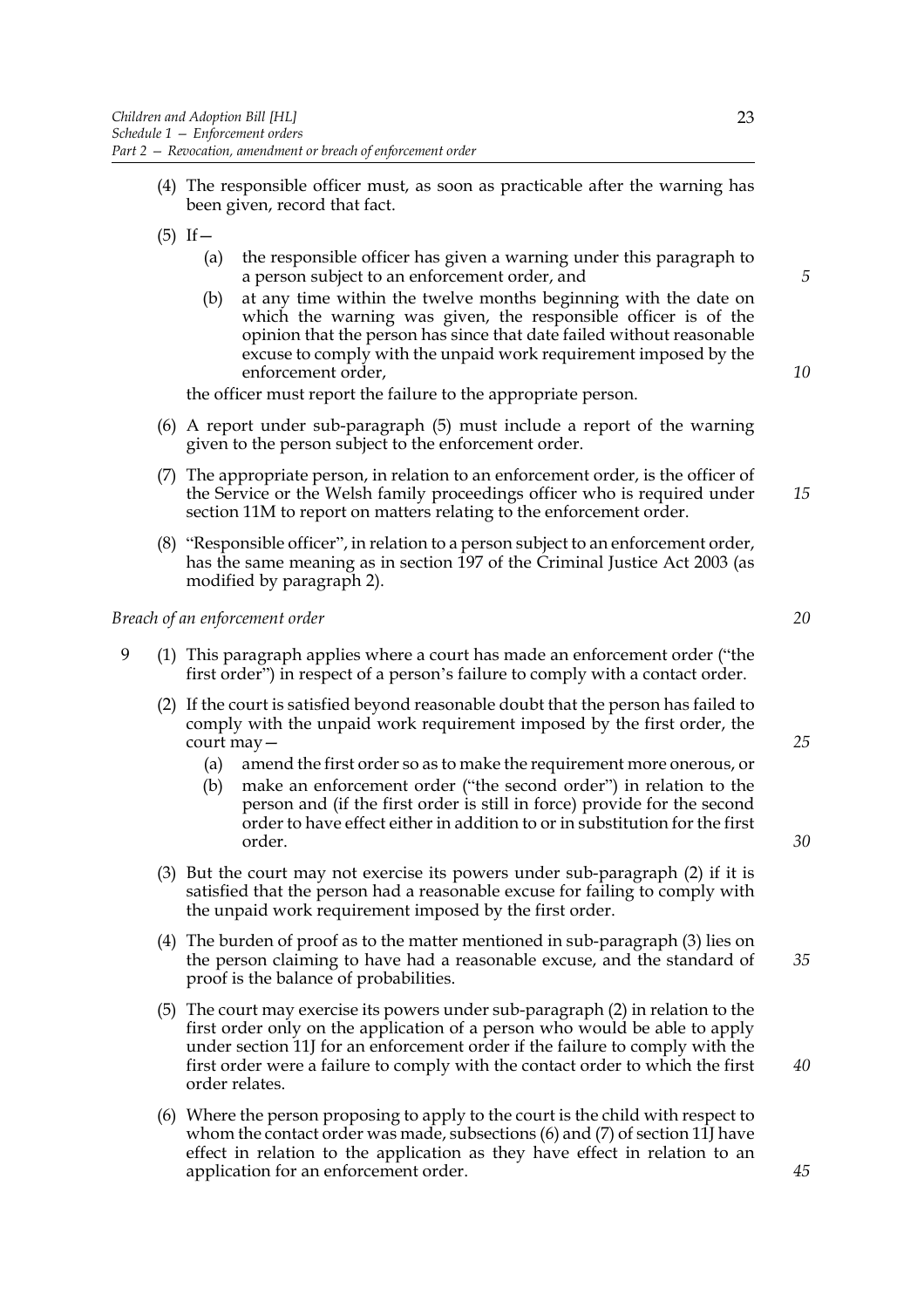- (7) An application to the court to exercise its powers under sub-paragraph (2) may only be made while the first order is in force.
- (8) The court may not exercise its powers under sub-paragraph (2) in respect of a failure by the person to comply with the unpaid work requirement imposed by the first order unless it is satisfied that before the failure occurred the person had been given (in accordance with rules of court) a copy of, or otherwise informed of the terms of, a notice under section 11N relating to the first order.

## (9) In dealing with the person under sub-paragraph  $(2)(a)$ , the court may  $-$

- (a) increase the number of hours specified in the first order (but not above the maximum specified in section 199(2)(b) of the Criminal Justice Act 2003, as substituted by paragraph 3);
- (b) in relation to the order, extend the period of twelve months specified in section 200(2) of the Criminal Justice Act 2003 (as substituted by paragraph 3).
- (10) In exercising its powers under sub-paragraph (2), the court must be satisfied that, taking into account the extent to which the person has complied with the unpaid work requirement imposed by the first order, the effect on the person of the proposed exercise of those powers
	- is no more than is required to secure his compliance with the contact order or any contact order that has effect in its place, and *20*
	- (b) is no more than is proportionate to the seriousness of his failures to comply with the contact order and the first order.
- (11) Where the court exercises its powers under sub-paragraph (2) by making an enforcement order in relation to a person who has failed to comply with another enforcement order— *25*
	- (a) sections  $11K(4)$ ,  $11L(2)$  to (7),  $11M$  and  $11N$  have effect as regards the making of the order in relation to the person as they have effect as regards the making of an enforcement order in relation to a person who has failed to comply with a contact order;
	- (b) this Part of this Schedule has effect in relation to the order so made as if it were an enforcement order made in respect of the failure for which the other order was made.
- (12) Sub-paragraph (2) is without prejudice to section 63(3) of the Magistrates' Courts Act 1980 as it applies in relation to enforcement orders.

#### *Provision relating to amendment of enforcement orders*

10 Sections 11L(2) to (7) and 11M have effect in relation to the making of an order under paragraph 6(2), 7(2) or 9(2)(a) amending an enforcement order as they have effect in relation to the making of an enforcement order; and references in sections 11L(2) to (7) and 11M to an enforcement order are to be read accordingly."

*40*

*35*

*30*

*10*

*5*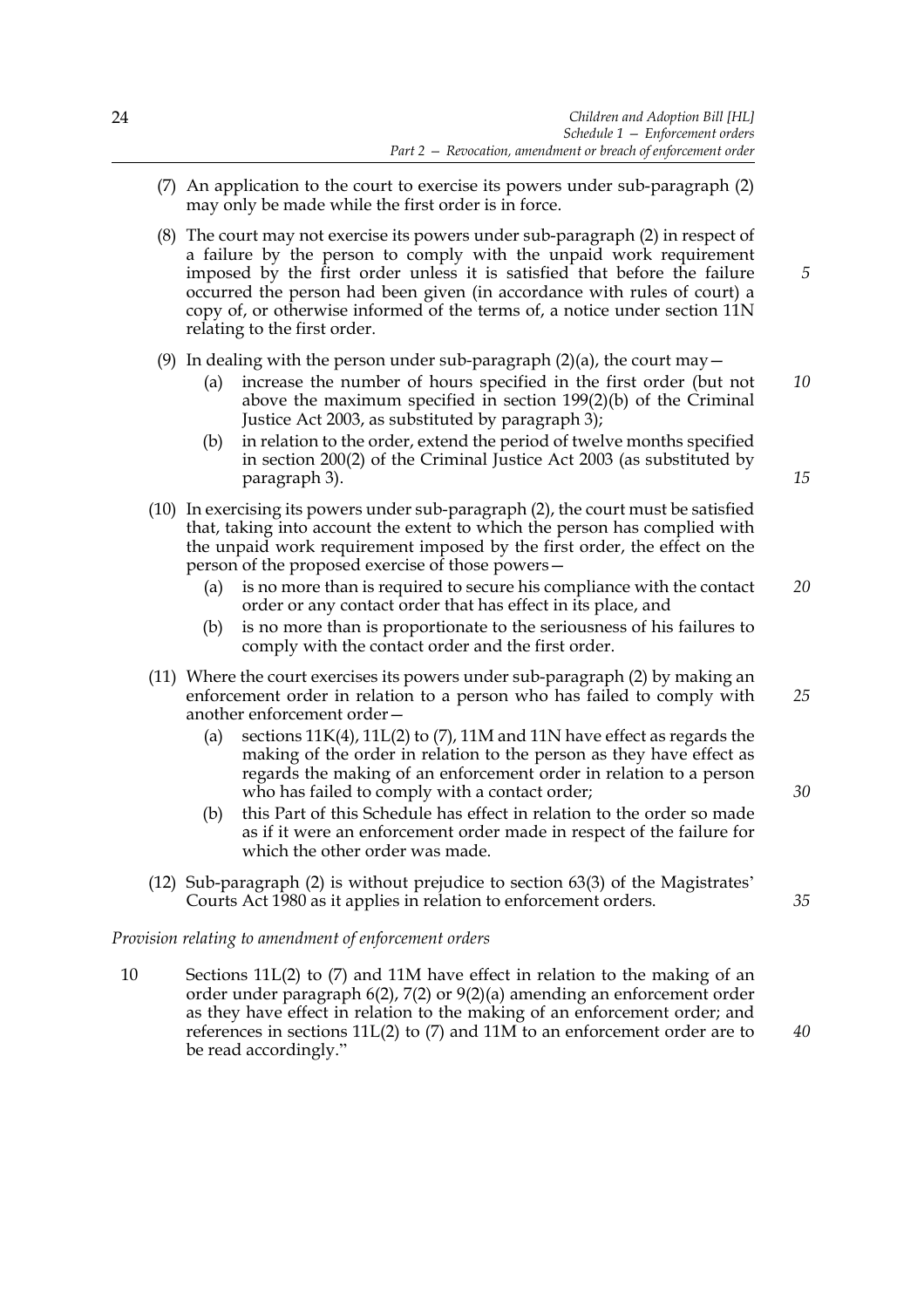#### SCHEDULE 2 Section 15

MINOR AND CONSEQUENTIAL AMENDMENTS

*Domicile and Matrimonial Proceedings Act 1973 (c. 45)*

- 1 (1) In Schedule 1 to the Domicile and Matrimonial Proceedings Act 1973 (c. 45) (staying of matrimonial proceedings: England and Wales), paragraph 11 (effect of staying matrimonial proceedings on court's power to make certain orders) is amended as follows.
	- (2) After sub-paragraph (4) insert—
		- "(4A) Sub-paragraph (4B) applies where—
			- (a) proceedings are stayed as described in sub-paragraph (1) or (4), and *10*
			- (b) at the time when the stay is imposed, a contact order (within the meaning of the Children Act 1989) made in connection with the stayed proceedings is in force.
			- (4B) While the stay applies to the proceedings, the court may not— *15*
				- (a) make an enforcement order (within the meaning of the Children Act 1989) in relation to the contact order, or
				- (b) as regards an enforcement order already made in relation to the contact order, exercise its powers under paragraph 9(2) of Schedule A1 to the Children Act 1989 in relation to the enforcement order." *20*
	- (3) In sub-paragraph (5) (certain powers of court not affected) at the beginning insert "Except as provided in sub-paragraph (4B),".

*Family Law Act 1986 (c. 55)*

- 2 The Family Law Act 1986 (c. 55) is amended as follows.
- 3 (1) Section 5 (power of court to refuse application or stay proceedings) is amended as follows.
	- (2) After subsection (2) (stay where more appropriate for matters to be determined in proceedings outside England and Wales) insert—
		- "(2A) If the proceedings on the application are proceedings in which a contact activity direction has been made under section 11A of the Children Act 1989 (or an enforcement order has been made under section 11J of that Act), the court may when granting a stay under or by virtue of subsection (2) also suspend the contact activity direction (or the enforcement order)." *30*
	- (3) After subsection (3A) (removal of stay granted under Article 15) insert—
		- "(3B) If the stay removed under subsection (3) or (3A) is a stay in relation to which the court suspended a contact activity direction made under section 11A of the Children Act 1989 (or an enforcement order made under section 11J of that Act), the court may when removing the stay under subsection (3) or (3A) also bring the suspension to an end."

*5*

*25*

*35*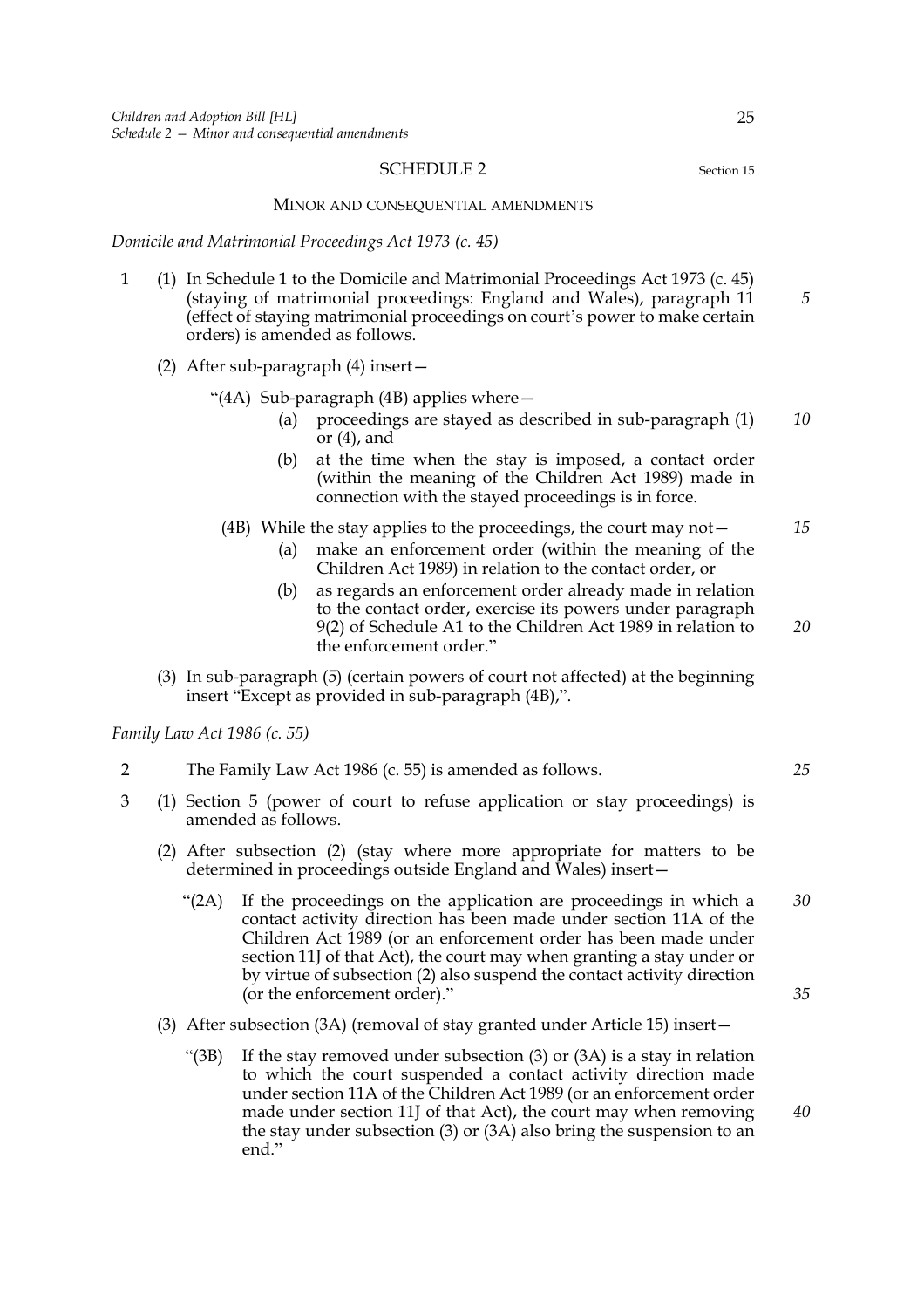| 26 | Children and Adoption Bill [HL]<br>Schedule $2 -$ Minor and consequential amendments                                                                                                                                                                                                                                                                                                                                                                                                                                           |          |  |
|----|--------------------------------------------------------------------------------------------------------------------------------------------------------------------------------------------------------------------------------------------------------------------------------------------------------------------------------------------------------------------------------------------------------------------------------------------------------------------------------------------------------------------------------|----------|--|
| 4  | In section 29 (enforcement), in subsection (1) after "enforcing the order"<br>insert "(including, where an order with respect to contact is registered in<br>England and Wales, the powers under section 11O of the Children Act<br>$1989$ ".                                                                                                                                                                                                                                                                                  |          |  |
| 5  | In section 30 (staying or sisting of enforcement proceedings), after<br>subsection $(1)$ insert –                                                                                                                                                                                                                                                                                                                                                                                                                              | 5        |  |
|    | " $(1A)$<br>No application may be made under subsection (1) for proceedings to<br>be stayed or sisted if the proceedings are proceedings on an<br>application for an order under section $11O(2)$ of the Children Act<br>1989."                                                                                                                                                                                                                                                                                                | 10       |  |
| 6  | In section 31 (dismissal of enforcement proceedings), after subsection (1)<br>insert-                                                                                                                                                                                                                                                                                                                                                                                                                                          |          |  |
|    | " $(1A)$<br>No application may be made under subsection (1) for proceedings to<br>be dismissed if the proceedings are proceedings on an application for<br>an order under section 11O(2) of the Children Act 1989."                                                                                                                                                                                                                                                                                                            | 15       |  |
|    | Children Act 1989 (c. 41)                                                                                                                                                                                                                                                                                                                                                                                                                                                                                                      |          |  |
| 7  | The Children Act 1989 (c. 41) is amended as follows.                                                                                                                                                                                                                                                                                                                                                                                                                                                                           |          |  |
| 8  | In section 14B (making of special guardianship orders), in subsection $(1)$ -<br>omit the "and" at the end of paragraph (a), and<br>(a)<br>(b)<br>after paragraph (b) insert-<br>where a contact order made with respect to the child<br>" $(c)$<br>is not discharged, any enforcement order relating to<br>that contact order should be revoked, and<br>where a contact activity direction has been made as<br>(d)<br>regards contact with a child and is in force, that<br>contact activity direction should be discharged." | 20<br>25 |  |
| 9  | In section 91 (effect and duration of orders etc) after subsection (2) insert –                                                                                                                                                                                                                                                                                                                                                                                                                                                |          |  |
|    | " $(2A)$<br>Where a contact activity direction has been made as regards contact<br>with a child, the making of a care order with respect to the child<br>discharges the direction."                                                                                                                                                                                                                                                                                                                                            | 30       |  |
| 10 | In section 104 (regulations and orders) –<br>in subsection (1) for "or the Secretary of State" substitute ", the<br>(a)<br>Secretary of State or the National Assembly for Wales";<br>after subsection (2) insert-<br>(b)                                                                                                                                                                                                                                                                                                      |          |  |
|    | " $(2A)$<br>Subsection (2) does not apply to a statutory instrument made<br>solely by the National Assembly for Wales.".                                                                                                                                                                                                                                                                                                                                                                                                       | 35       |  |
| 11 | In section 105 (interpretation), in subsection (1) at the appropriate place<br>insert-                                                                                                                                                                                                                                                                                                                                                                                                                                         |          |  |
|    | ""contact activity condition" has the meaning given by section<br>11C;<br>""contact activity direction" has the meaning given by section<br>11A;<br>""enforcement order" has the meaning given by section 11J;".                                                                                                                                                                                                                                                                                                               | 40       |  |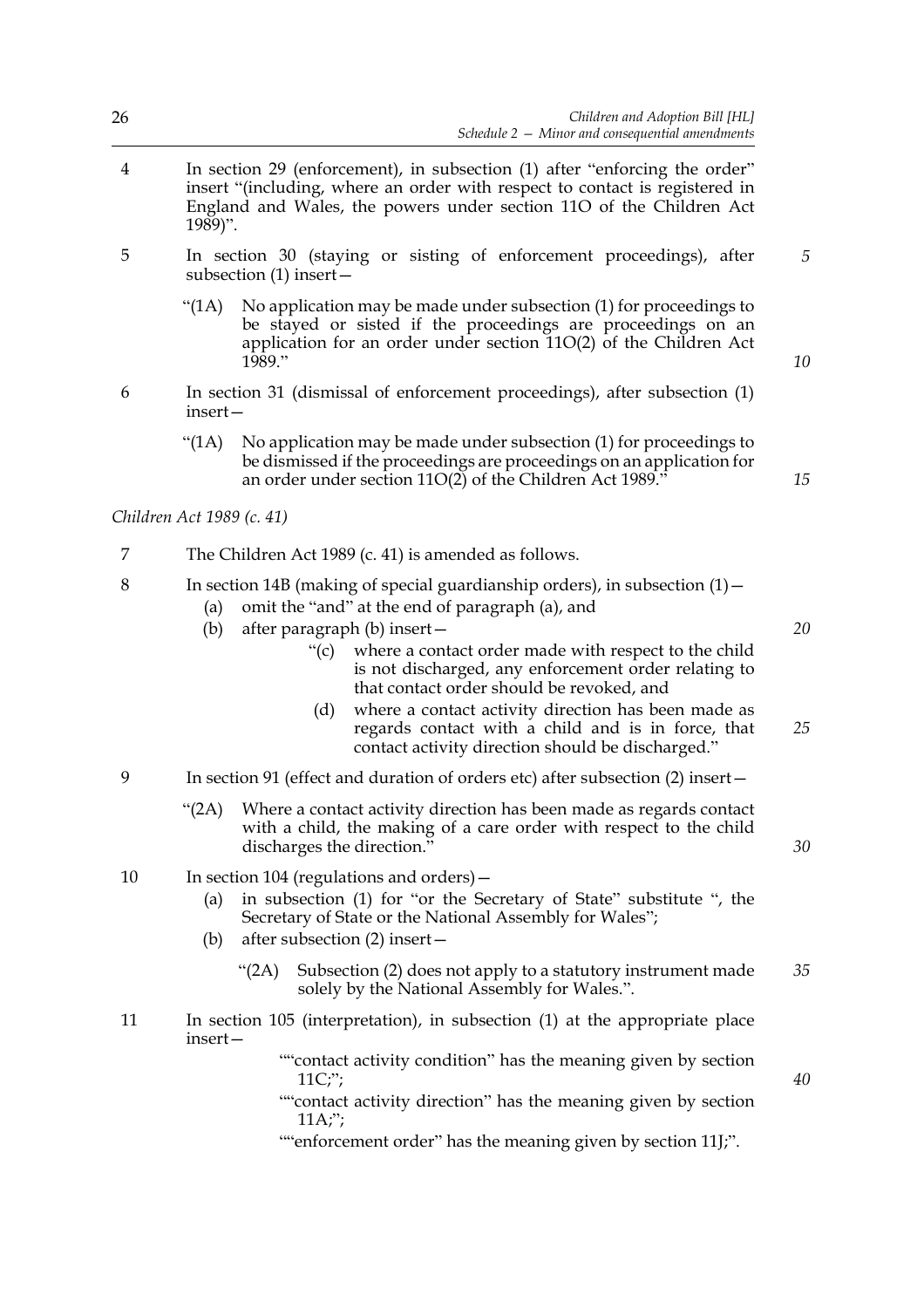*Family Law Act 1996 (c. 27)*

- 12 (1) Schedule 3 to the Family Law Act 1996 (c. 27) (stay of proceedings: amendments of Schedule 1 to the Domicile and Matrimonial Proceedings Act 1973 (c. 45)) is amended as follows.
	- (2) In paragraph 9 (amendments of paragraph 11 of Schedule 1) after subparagraph (6) insert—
		- "(6A) In sub-paragraph (4A)(a) for "sub-paragraph (1) or (4)" substitute "sub-paragraph (1)"."

*Adoption and Children Act 2002 (c. 38)*

- 13 The Adoption and Children Act 2002 (c. 38) is amended as follows.
- 14 (1) Section 26 (effect on contact of placing a child for adoption) is amended as follows.
	- (2) In subsection (1), after "have effect" insert "and any contact activity direction relating to contact with the child is discharged".
	- (3) In subsection (6), after "In this section," insert ""contact activity direction" has the meaning given by section 11A of the 1989 Act and". *15*

#### SCHEDULE 3 Section 15

**REPEALS** 

| Short title and chapter   | Extent of repeal                                                                          |    |
|---------------------------|-------------------------------------------------------------------------------------------|----|
| Children Act 1989 (c. 41) | In section $14B(1)$ , the word "and" at the end of<br>paragraph (a).<br>Section 16(3)(a). | 20 |

*10*